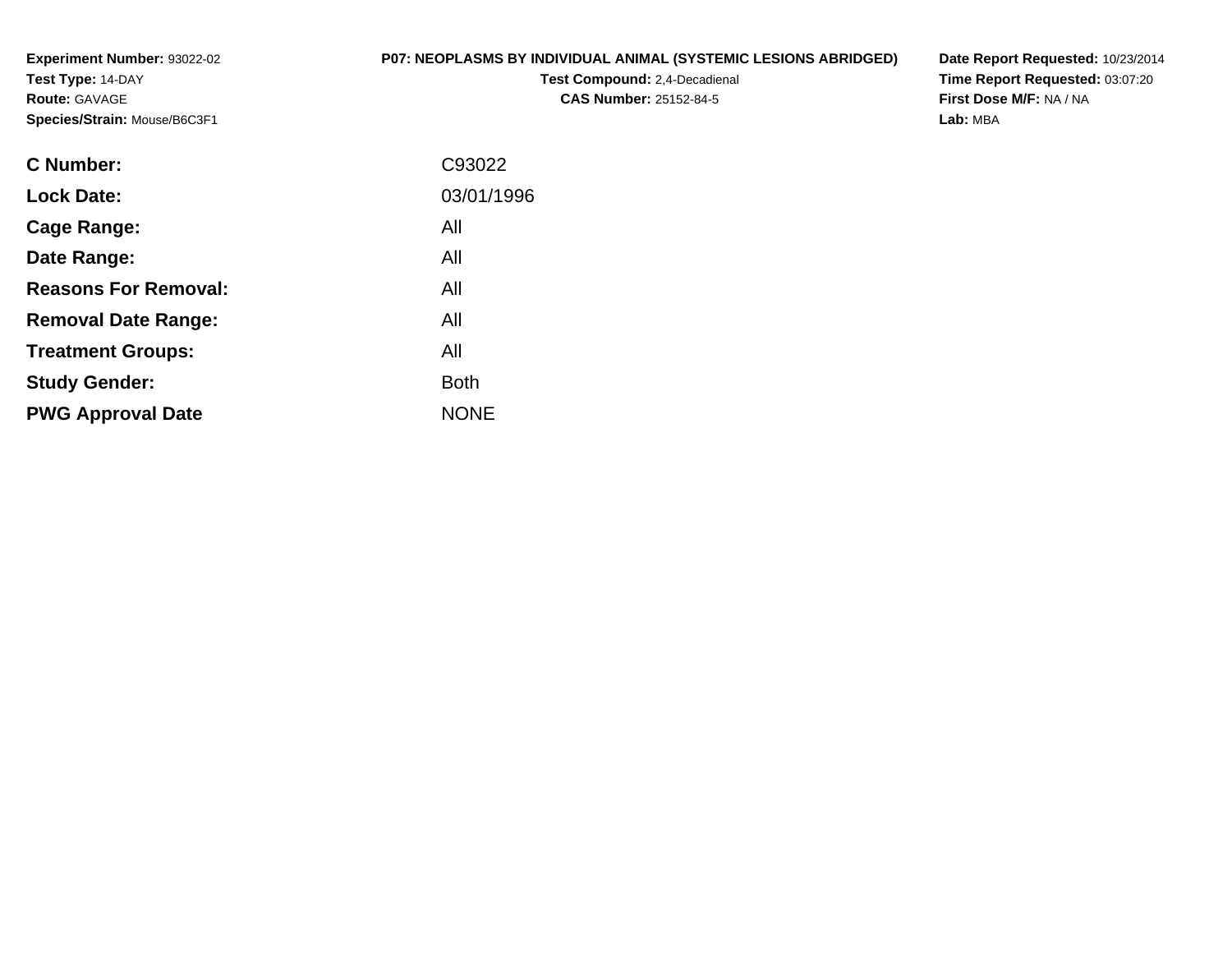**Test Type:** 14-DAY

**Route:** GAVAGE

I ..Insufficient tissue

**Species/Strain:** Mouse/B6C3F1

**Test Compound:** 2,4-Decadienal

**CAS Number:** 25152-84-5

**Date Report Requested:** 10/23/2014**Time Report Requested:** 03:07:20**First Dose M/F:** NA / NA**Lab:** MBA

| <b>B6C3F1 Mouse Male</b><br><b>MG/KG</b><br>0.0                                                                     | DAY ON TEST<br><b>ANIMAL ID</b> | $\boldsymbol{\theta}$<br>0<br>1<br>$\overline{7}$<br>$\pmb{0}$<br>$\mathbf 0$<br>0<br>0<br>1 | 0<br>$\boldsymbol{\theta}$<br>$\boldsymbol{l}$<br>$\overline{7}$<br>$\mathbf 0$<br>$\mathbf 0$<br>0<br>0<br>$\overline{c}$ | 0<br>$\pmb{\theta}$<br>$\boldsymbol{l}$<br>$\overline{7}$<br>$\pmb{0}$<br>$\mathbf 0$<br>$\mathbf 0$<br>0<br>3 | 0<br>$\boldsymbol{\theta}$<br>$\boldsymbol{l}$<br>$\boldsymbol{7}$<br>$\pmb{0}$<br>$\mathbf 0$<br>$\pmb{0}$<br>0<br>4 | $\boldsymbol{\theta}$<br>0<br>$\boldsymbol{l}$<br>$\overline{7}$<br>$\mathsf 0$<br>$\mathbf 0$<br>0<br>$\pmb{0}$<br>5 | <i><b>*TOTALS</b></i> |                                                       |
|---------------------------------------------------------------------------------------------------------------------|---------------------------------|----------------------------------------------------------------------------------------------|----------------------------------------------------------------------------------------------------------------------------|----------------------------------------------------------------------------------------------------------------|-----------------------------------------------------------------------------------------------------------------------|-----------------------------------------------------------------------------------------------------------------------|-----------------------|-------------------------------------------------------|
| <b>Alimentary System</b>                                                                                            |                                 |                                                                                              |                                                                                                                            |                                                                                                                |                                                                                                                       |                                                                                                                       |                       |                                                       |
| Liver<br>Stomach, Forestomach<br><b>Cardiovascular System</b>                                                       |                                 | +<br>$\ddotmark$                                                                             | +<br>$+$                                                                                                                   | +<br>$+$                                                                                                       | +<br>$+$                                                                                                              | +<br>$\ddot{}$                                                                                                        | 5<br>5                |                                                       |
| <b>NONE</b><br><b>Endocrine System</b>                                                                              |                                 |                                                                                              |                                                                                                                            |                                                                                                                |                                                                                                                       |                                                                                                                       |                       |                                                       |
| <b>NONE</b><br><b>General Body System</b>                                                                           |                                 |                                                                                              |                                                                                                                            |                                                                                                                |                                                                                                                       |                                                                                                                       |                       |                                                       |
| <b>NONE</b><br><b>Genital System</b>                                                                                |                                 |                                                                                              |                                                                                                                            |                                                                                                                |                                                                                                                       |                                                                                                                       |                       |                                                       |
| <b>NONE</b><br><b>Hematopoietic System</b>                                                                          |                                 |                                                                                              |                                                                                                                            |                                                                                                                |                                                                                                                       |                                                                                                                       |                       |                                                       |
| <b>NONE</b><br><b>Integumentary System</b>                                                                          |                                 |                                                                                              |                                                                                                                            |                                                                                                                |                                                                                                                       |                                                                                                                       |                       |                                                       |
| <b>NONE</b><br><b>Musculoskeletal System</b>                                                                        |                                 |                                                                                              |                                                                                                                            |                                                                                                                |                                                                                                                       |                                                                                                                       |                       |                                                       |
| <b>NONE</b><br><b>Nervous System</b>                                                                                |                                 |                                                                                              |                                                                                                                            |                                                                                                                |                                                                                                                       |                                                                                                                       |                       |                                                       |
| * Total animals with tissue examined microscopically; Total animals with tumor<br>+ Tissue examined microscopically |                                 |                                                                                              |                                                                                                                            |                                                                                                                |                                                                                                                       |                                                                                                                       |                       | M Missing tissue<br>A  Autolysis precludes evaluation |

M ..Missing tissue X ..Lesion present BLANK ..Not examined microscopically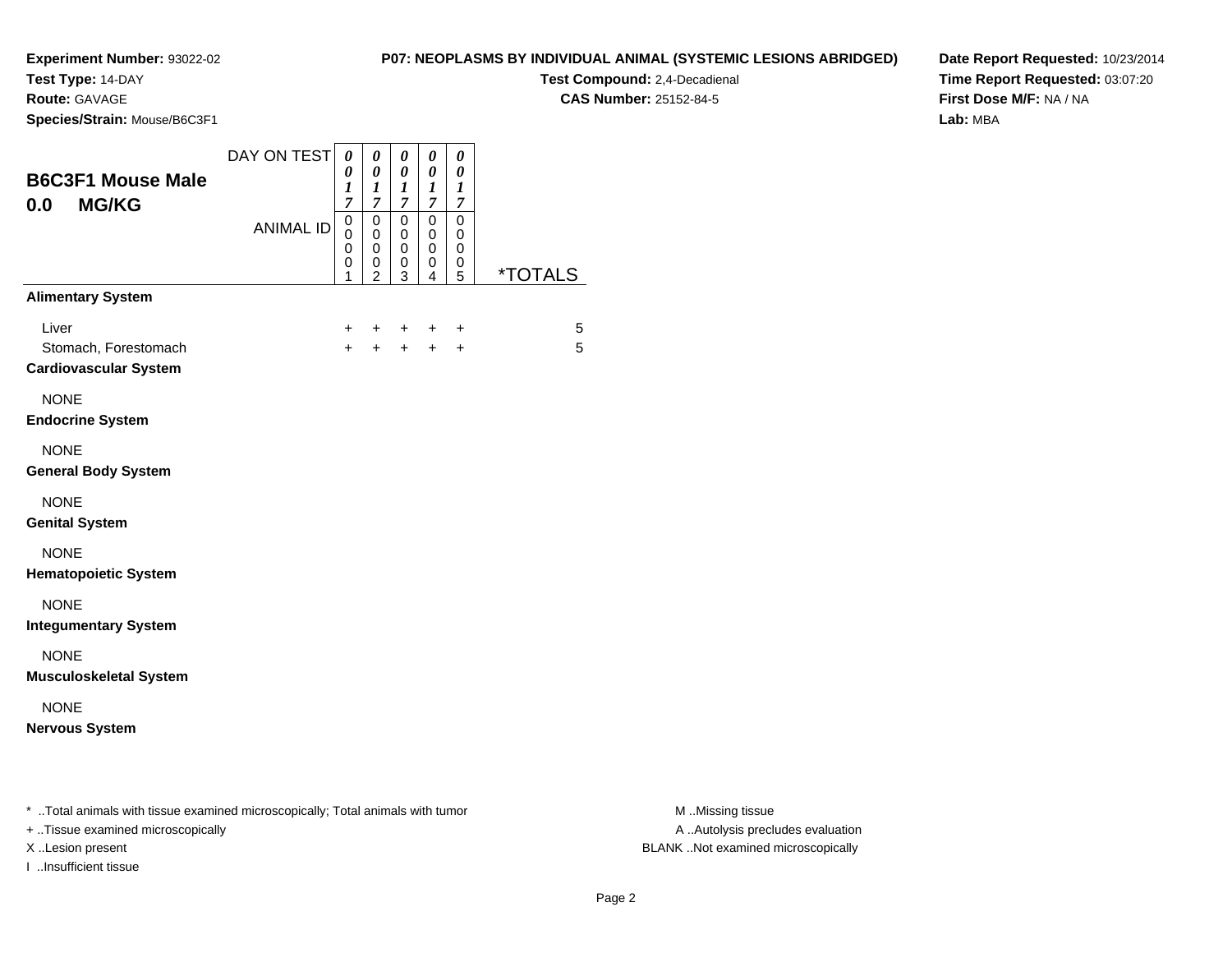**Test Type:** 14-DAY

**Route:** GAVAGE

**Species/Strain:** Mouse/B6C3F1

| P07: NEOPLASMS BY INDIVIDUAL ANIMAL (SYSTEMIC LESIONS ABRIDGED) |  |
|-----------------------------------------------------------------|--|
|-----------------------------------------------------------------|--|

**Test Compound:** 2,4-Decadienal **CAS Number:** 25152-84-5

**Date Report Requested:** 10/23/2014**Time Report Requested:** 03:07:21**First Dose M/F:** NA / NA**Lab:** MBA

| <b>B6C3F1 Mouse Male</b><br><b>MG/KG</b><br>0.0 | DAY ON TESTI<br><b>ANIMAL ID</b> | 0<br>$\boldsymbol{\theta}$<br>$\boldsymbol{l}$<br>$\overline{7}$<br>0<br>$\overline{0}$<br>0<br>0 | 0<br>0<br>1<br>7<br>0<br>0<br>$\mathbf 0$<br>$\mathbf 0$ | 0<br>0<br>1<br>7<br>0<br>$\mathbf 0$<br>$\mathbf 0$<br>$\mathbf 0$ | 0<br>0<br>1<br>7<br>0<br>0<br>0<br>0 | 0<br>0<br>1<br>7<br>0<br>0<br>0<br>0 |                       |
|-------------------------------------------------|----------------------------------|---------------------------------------------------------------------------------------------------|----------------------------------------------------------|--------------------------------------------------------------------|--------------------------------------|--------------------------------------|-----------------------|
| <b>NONE</b><br><b>Respiratory System</b>        |                                  | 1                                                                                                 | $\overline{2}$                                           | 3                                                                  | 4                                    | 5                                    | <i><b>*TOTALS</b></i> |
| <b>NONE</b><br><b>Special Senses System</b>     |                                  |                                                                                                   |                                                          |                                                                    |                                      |                                      |                       |
| <b>NONE</b><br><b>Urinary System</b>            |                                  |                                                                                                   |                                                          |                                                                    |                                      |                                      |                       |
| Kidney<br><b>SYSTEMIC LESIONS</b>               |                                  | $\ddot{}$                                                                                         |                                                          |                                                                    |                                      | $\ddot{}$                            | 5                     |
| Multiple Organ                                  |                                  | +                                                                                                 |                                                          |                                                                    |                                      | ٠                                    | 5                     |

\* ..Total animals with tissue examined microscopically; Total animals with tumor **M** . Missing tissue M ..Missing tissue

+ ..Tissue examined microscopically

I ..Insufficient tissue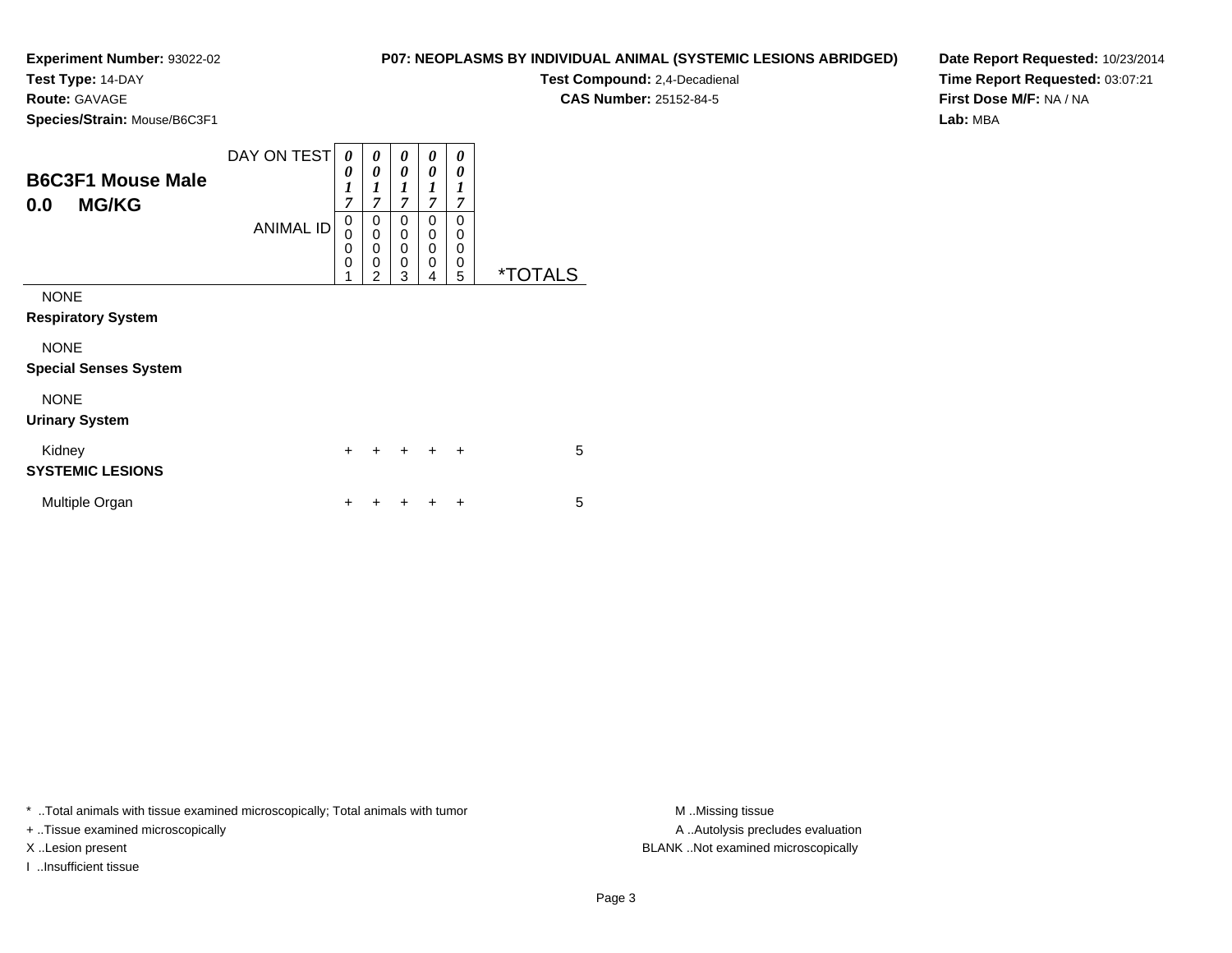| Experiment Number: 93022-02                                                    |                  |                       | P07: NEOPLASMS BY INDIVIDUAL ANIMAL (SYSTEMIC LESIONS ABRIDGED) | Date Report Requested: 10/23/2014 |
|--------------------------------------------------------------------------------|------------------|-----------------------|-----------------------------------------------------------------|-----------------------------------|
| Test Type: 14-DAY                                                              |                  |                       | Test Compound: 2,4-Decadienal                                   | Time Report Requested: 03:07:21   |
| Route: GAVAGE                                                                  |                  |                       | CAS Number: 25152-84-5                                          | First Dose M/F: NA / NA           |
| Species/Strain: Mouse/B6C3F1                                                   |                  |                       |                                                                 | Lab: MBA                          |
|                                                                                |                  |                       |                                                                 |                                   |
|                                                                                | DAY ON TEST      |                       |                                                                 |                                   |
| <b>B6C3F1 Mouse Male</b>                                                       |                  |                       |                                                                 |                                   |
| 45.0 MG/KG                                                                     |                  |                       |                                                                 |                                   |
|                                                                                | <b>ANIMAL ID</b> |                       |                                                                 |                                   |
|                                                                                |                  | <i><b>*TOTALS</b></i> |                                                                 |                                   |
| <b>Alimentary System</b>                                                       |                  |                       |                                                                 |                                   |
| <b>NONE</b>                                                                    |                  |                       |                                                                 |                                   |
| <b>Cardiovascular System</b>                                                   |                  |                       |                                                                 |                                   |
| <b>NONE</b>                                                                    |                  |                       |                                                                 |                                   |
| <b>Endocrine System</b>                                                        |                  |                       |                                                                 |                                   |
|                                                                                |                  |                       |                                                                 |                                   |
| <b>NONE</b>                                                                    |                  |                       |                                                                 |                                   |
| <b>General Body System</b>                                                     |                  |                       |                                                                 |                                   |
| <b>NONE</b>                                                                    |                  |                       |                                                                 |                                   |
| <b>Genital System</b>                                                          |                  |                       |                                                                 |                                   |
| <b>NONE</b>                                                                    |                  |                       |                                                                 |                                   |
| <b>Hematopoietic System</b>                                                    |                  |                       |                                                                 |                                   |
| <b>NONE</b>                                                                    |                  |                       |                                                                 |                                   |
| <b>Integumentary System</b>                                                    |                  |                       |                                                                 |                                   |
|                                                                                |                  |                       |                                                                 |                                   |
| <b>NONE</b>                                                                    |                  |                       |                                                                 |                                   |
| <b>Musculoskeletal System</b>                                                  |                  |                       |                                                                 |                                   |
| <b>NONE</b>                                                                    |                  |                       |                                                                 |                                   |
| <b>Nervous System</b>                                                          |                  |                       |                                                                 |                                   |
| <b>NONE</b>                                                                    |                  |                       |                                                                 |                                   |
|                                                                                |                  |                       |                                                                 |                                   |
|                                                                                |                  |                       |                                                                 |                                   |
|                                                                                |                  |                       |                                                                 |                                   |
| * Total animals with tissue examined microscopically; Total animals with tumor |                  |                       | M Missing tissue                                                |                                   |
| <b>Tionus overvined missoscopically</b>                                        |                  |                       | A Autobiologicaludes ovoluntion                                 |                                   |

+ ..Tissue examined microscopically

I ..Insufficient tissue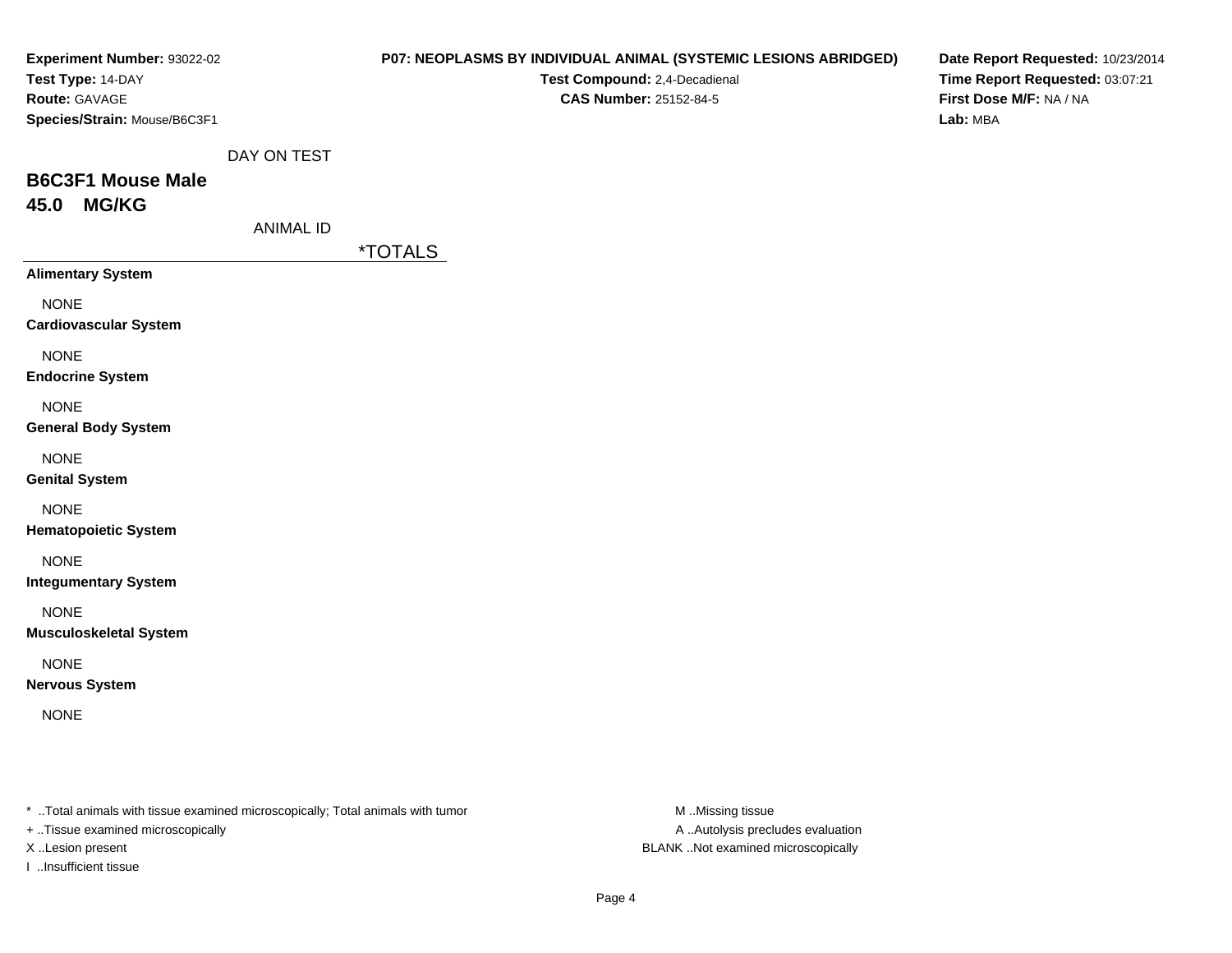| Experiment Number: 93022-02<br>Test Type: 14-DAY |                  | P07: NEOPLASMS BY INDIVIDUAL ANIMAL (SYSTEMIC LESIONS ABRIDGED)<br>Test Compound: 2,4-Decadienal | Date Report Requested: 10/23/2014<br>Time Report Requested: 03:07:21 |
|--------------------------------------------------|------------------|--------------------------------------------------------------------------------------------------|----------------------------------------------------------------------|
| <b>Route: GAVAGE</b>                             |                  | <b>CAS Number: 25152-84-5</b>                                                                    | First Dose M/F: NA / NA                                              |
| Species/Strain: Mouse/B6C3F1                     |                  |                                                                                                  | Lab: MBA                                                             |
|                                                  | DAY ON TEST      |                                                                                                  |                                                                      |
| <b>B6C3F1 Mouse Male</b>                         |                  |                                                                                                  |                                                                      |
| <b>MG/KG</b><br>45.0                             |                  |                                                                                                  |                                                                      |
|                                                  | <b>ANIMAL ID</b> |                                                                                                  |                                                                      |
|                                                  |                  | <i><b>*TOTALS</b></i>                                                                            |                                                                      |
| <b>Respiratory System</b>                        |                  |                                                                                                  |                                                                      |
| <b>NONE</b>                                      |                  |                                                                                                  |                                                                      |
| <b>Special Senses System</b>                     |                  |                                                                                                  |                                                                      |
| <b>NONE</b>                                      |                  |                                                                                                  |                                                                      |
| <b>Urinary System</b>                            |                  |                                                                                                  |                                                                      |
| <b>NONE</b>                                      |                  |                                                                                                  |                                                                      |
| <b>SYSTEMIC LESIONS</b>                          |                  |                                                                                                  |                                                                      |
| Multiple Organ                                   |                  | 0                                                                                                |                                                                      |
|                                                  |                  |                                                                                                  |                                                                      |
|                                                  |                  |                                                                                                  |                                                                      |

\* ..Total animals with tissue examined microscopically; Total animals with tumor M..Missing tissue M ..Missing tissue

+ ..Tissue examined microscopically

I ..Insufficient tissue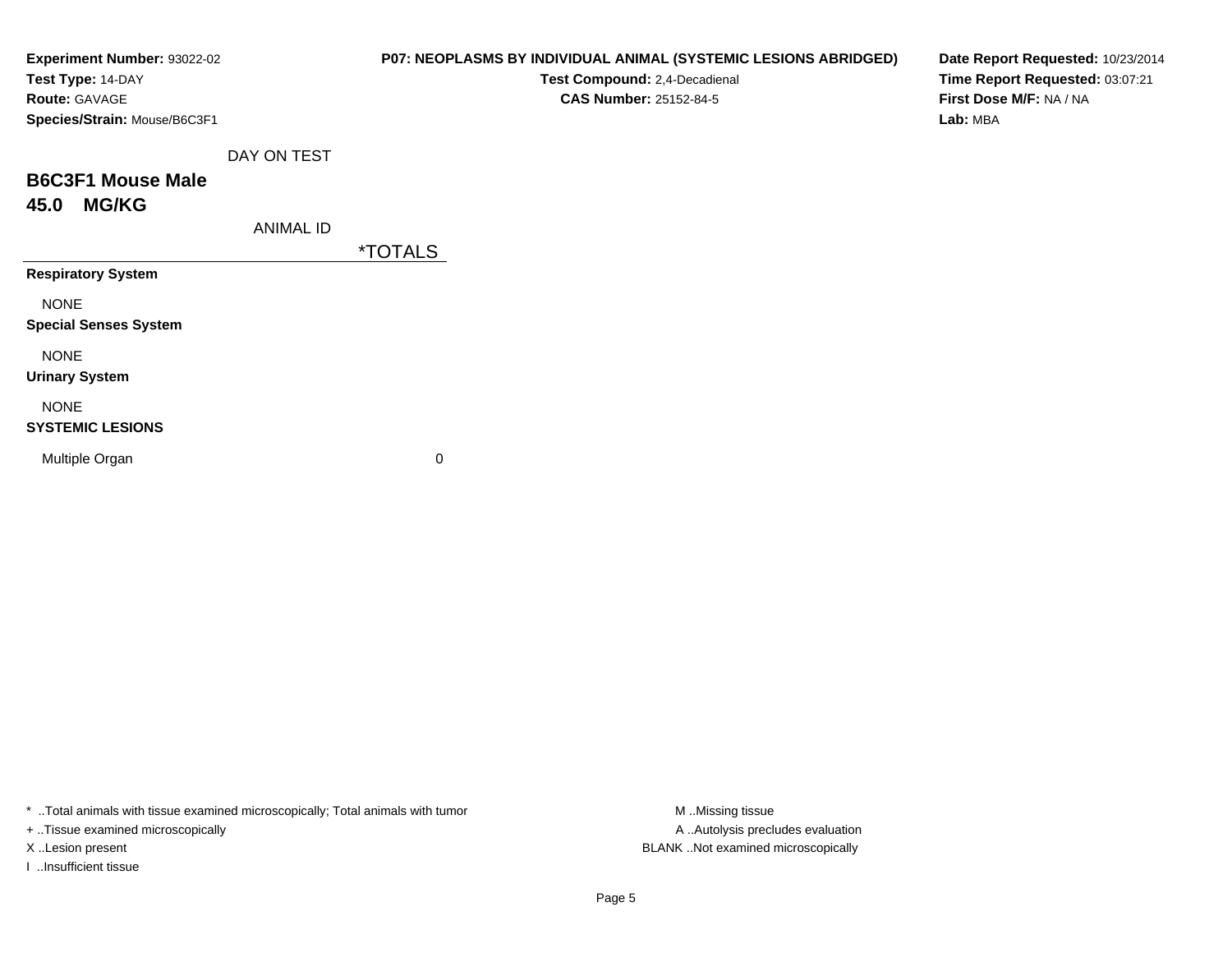| Experiment Number: 93022-02                                                    |                  |                       | P07: NEOPLASMS BY INDIVIDUAL ANIMAL (SYSTEMIC LESIONS ABRIDGED) | Date Report Requested: 10/23/2014 |
|--------------------------------------------------------------------------------|------------------|-----------------------|-----------------------------------------------------------------|-----------------------------------|
| Test Type: 14-DAY                                                              |                  |                       | Test Compound: 2,4-Decadienal                                   | Time Report Requested: 03:07:21   |
| Route: GAVAGE                                                                  |                  |                       | <b>CAS Number: 25152-84-5</b>                                   | First Dose M/F: NA / NA           |
| Species/Strain: Mouse/B6C3F1                                                   |                  |                       |                                                                 | Lab: MBA                          |
|                                                                                |                  |                       |                                                                 |                                   |
|                                                                                | DAY ON TEST      |                       |                                                                 |                                   |
| <b>B6C3F1 Mouse Male</b>                                                       |                  |                       |                                                                 |                                   |
| 133.0 MG/KG                                                                    |                  |                       |                                                                 |                                   |
|                                                                                | <b>ANIMAL ID</b> |                       |                                                                 |                                   |
|                                                                                |                  | <i><b>*TOTALS</b></i> |                                                                 |                                   |
| <b>Alimentary System</b>                                                       |                  |                       |                                                                 |                                   |
| <b>NONE</b>                                                                    |                  |                       |                                                                 |                                   |
| <b>Cardiovascular System</b>                                                   |                  |                       |                                                                 |                                   |
| <b>NONE</b>                                                                    |                  |                       |                                                                 |                                   |
| <b>Endocrine System</b>                                                        |                  |                       |                                                                 |                                   |
|                                                                                |                  |                       |                                                                 |                                   |
| <b>NONE</b>                                                                    |                  |                       |                                                                 |                                   |
| <b>General Body System</b>                                                     |                  |                       |                                                                 |                                   |
| <b>NONE</b>                                                                    |                  |                       |                                                                 |                                   |
| <b>Genital System</b>                                                          |                  |                       |                                                                 |                                   |
| <b>NONE</b>                                                                    |                  |                       |                                                                 |                                   |
| <b>Hematopoietic System</b>                                                    |                  |                       |                                                                 |                                   |
|                                                                                |                  |                       |                                                                 |                                   |
| <b>NONE</b><br><b>Integumentary System</b>                                     |                  |                       |                                                                 |                                   |
|                                                                                |                  |                       |                                                                 |                                   |
| <b>NONE</b>                                                                    |                  |                       |                                                                 |                                   |
| <b>Musculoskeletal System</b>                                                  |                  |                       |                                                                 |                                   |
| <b>NONE</b>                                                                    |                  |                       |                                                                 |                                   |
| <b>Nervous System</b>                                                          |                  |                       |                                                                 |                                   |
| <b>NONE</b>                                                                    |                  |                       |                                                                 |                                   |
|                                                                                |                  |                       |                                                                 |                                   |
|                                                                                |                  |                       |                                                                 |                                   |
|                                                                                |                  |                       |                                                                 |                                   |
| * Total animals with tissue examined microscopically; Total animals with tumor |                  |                       | M Missing tissue                                                |                                   |
| + Tissue examined microscopically                                              |                  |                       | A  Autolysis precludes evaluation                               |                                   |

I ..Insufficient tissue

X ..Lesion present BLANK ..Not examined microscopically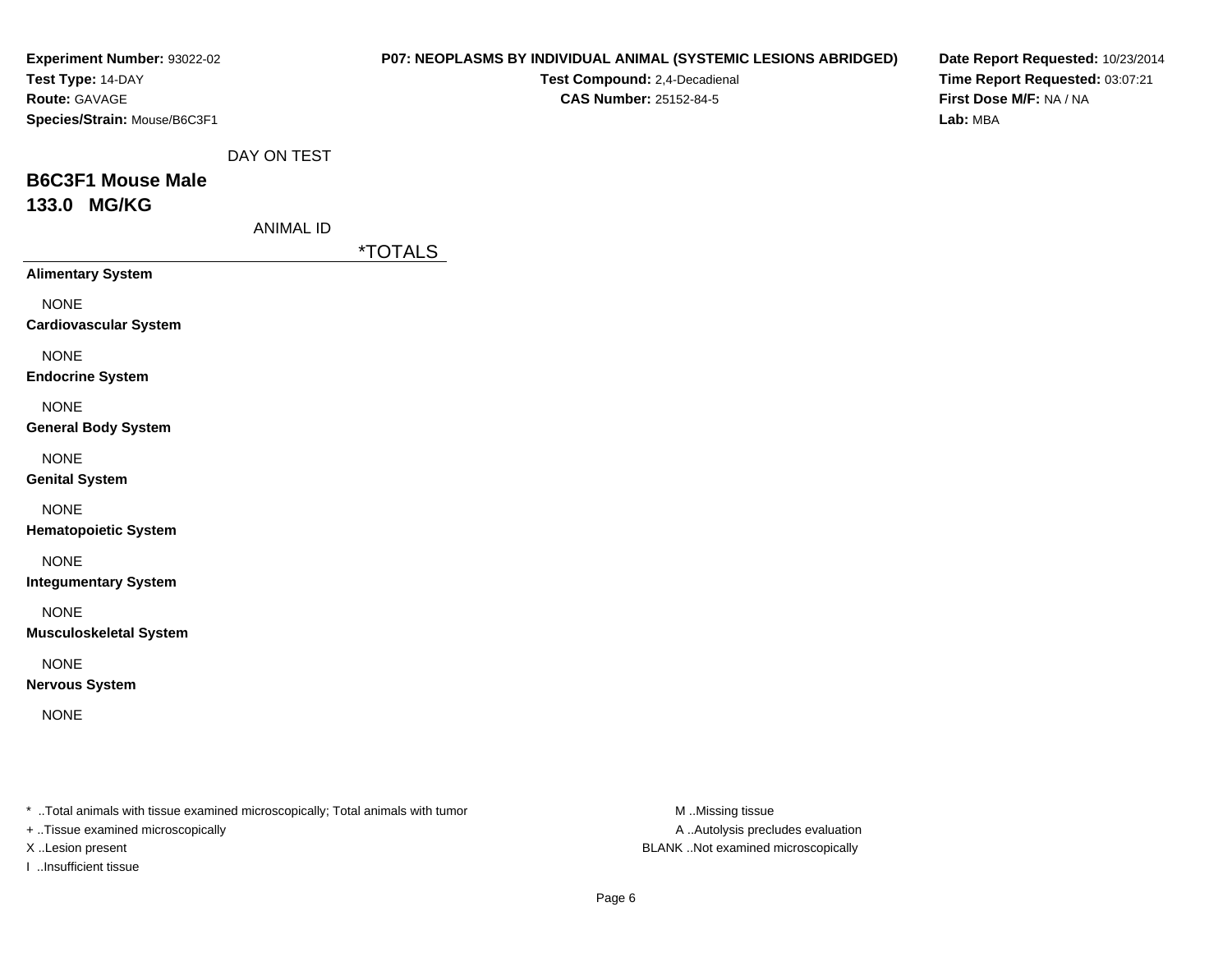| Experiment Number: 93022-02<br>Test Type: 14-DAY |                  |                       | P07: NEOPLASMS BY INDIVIDUAL ANIMAL (SYSTEMIC LESIONS ABRIDGED)<br>Test Compound: 2,4-Decadienal | Date Report Requested: 10/23/2014<br>Time Report Requested: 03:07:21 |
|--------------------------------------------------|------------------|-----------------------|--------------------------------------------------------------------------------------------------|----------------------------------------------------------------------|
| Route: GAVAGE<br>Species/Strain: Mouse/B6C3F1    |                  |                       | <b>CAS Number: 25152-84-5</b>                                                                    | First Dose M/F: NA / NA<br>Lab: MBA                                  |
|                                                  | DAY ON TEST      |                       |                                                                                                  |                                                                      |
| <b>B6C3F1 Mouse Male</b>                         |                  |                       |                                                                                                  |                                                                      |
| 133.0 MG/KG                                      |                  |                       |                                                                                                  |                                                                      |
|                                                  | <b>ANIMAL ID</b> |                       |                                                                                                  |                                                                      |
|                                                  |                  | <i><b>*TOTALS</b></i> |                                                                                                  |                                                                      |
| <b>Respiratory System</b>                        |                  |                       |                                                                                                  |                                                                      |
| <b>NONE</b>                                      |                  |                       |                                                                                                  |                                                                      |
| <b>Special Senses System</b>                     |                  |                       |                                                                                                  |                                                                      |
| <b>NONE</b>                                      |                  |                       |                                                                                                  |                                                                      |
| <b>Urinary System</b>                            |                  |                       |                                                                                                  |                                                                      |
| <b>NONE</b>                                      |                  |                       |                                                                                                  |                                                                      |
| <b>SYSTEMIC LESIONS</b>                          |                  |                       |                                                                                                  |                                                                      |
| Multiple Organ                                   |                  | 0                     |                                                                                                  |                                                                      |
|                                                  |                  |                       |                                                                                                  |                                                                      |
|                                                  |                  |                       |                                                                                                  |                                                                      |

\* ..Total animals with tissue examined microscopically; Total animals with tumor M..Missing tissue M

+ ..Tissue examined microscopically

I ..Insufficient tissue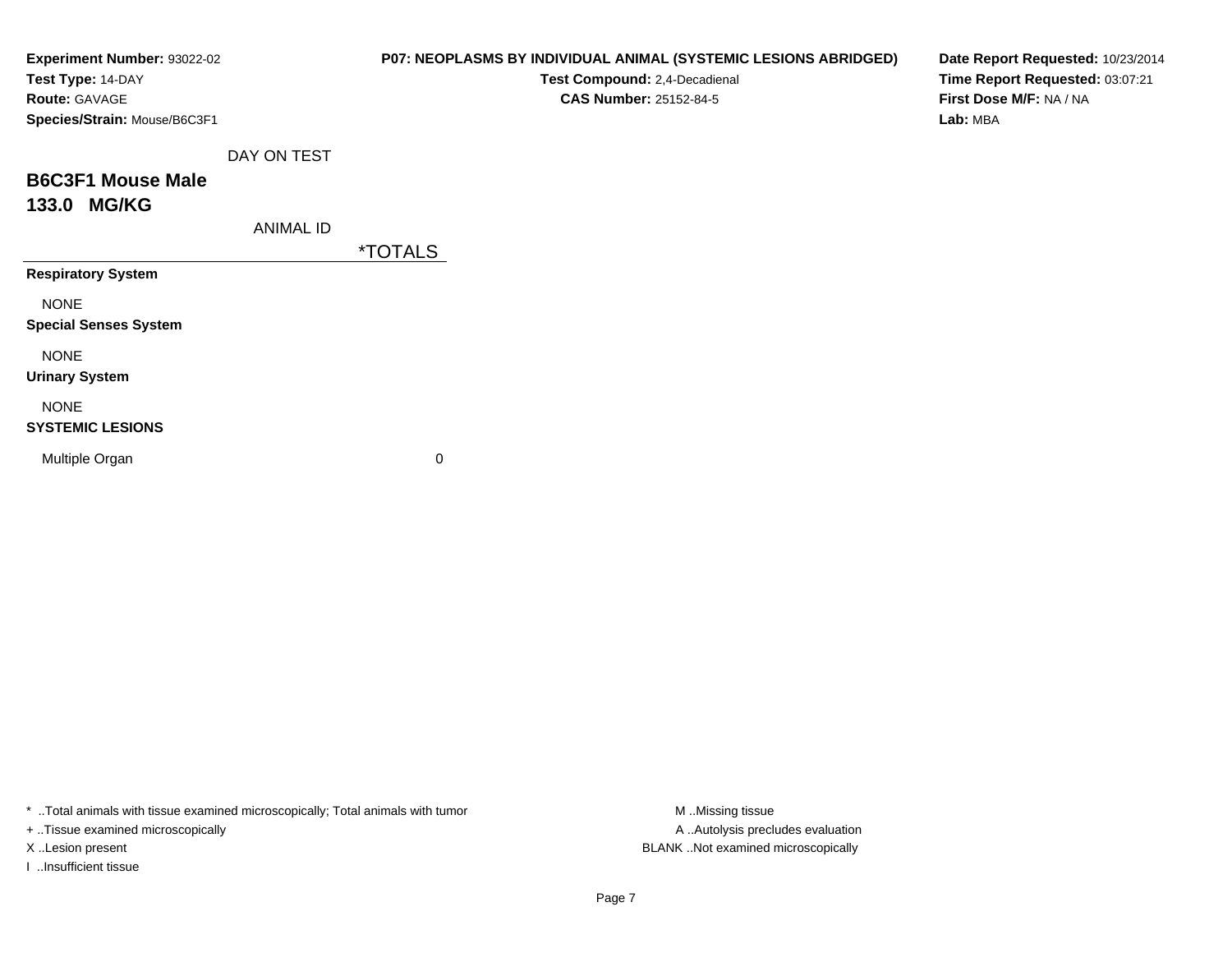**Test Type:** 14-DAY

**Route:** GAVAGE

**Species/Strain:** Mouse/B6C3F1

## **P07: NEOPLASMS BY INDIVIDUAL ANIMAL (SYSTEMIC LESIONS ABRIDGED)**

**Test Compound:** 2,4-Decadienal **CAS Number:** 25152-84-5

**Date Report Requested:** 10/23/2014**Time Report Requested:** 03:07:21**First Dose M/F:** NA / NA**Lab:** MBA

| <b>B6C3F1 Mouse Male</b><br>400.0 MG/KG              | DAY ON TEST<br><b>ANIMAL ID</b> | 0<br>0<br>$\boldsymbol{l}$<br>$\overline{7}$<br>$\mathsf 0$<br>0<br>0 | 0<br>0<br>$\boldsymbol{l}$<br>7<br>$\pmb{0}$<br>$\pmb{0}$<br>$\mathbf 0$ | 0<br>0<br>1<br>$\overline{7}$<br>0<br>0<br>0 | 0<br>0<br>$\boldsymbol{l}$<br>$\overline{7}$<br>0<br>$\mathbf 0$<br>$\mathbf 0$ | 0<br>0<br>$\boldsymbol{l}$<br>$\overline{7}$<br>0<br>0<br>0 |                       |
|------------------------------------------------------|---------------------------------|-----------------------------------------------------------------------|--------------------------------------------------------------------------|----------------------------------------------|---------------------------------------------------------------------------------|-------------------------------------------------------------|-----------------------|
|                                                      |                                 | 1<br>6                                                                | 1<br>$\overline{7}$                                                      | 1<br>8                                       | 1<br>9                                                                          | $\overline{c}$<br>$\Omega$                                  | <i><b>*TOTALS</b></i> |
| <b>Alimentary System</b>                             |                                 |                                                                       |                                                                          |                                              |                                                                                 |                                                             |                       |
| Stomach, Forestomach<br><b>Cardiovascular System</b> |                                 | $\ddot{}$                                                             | +                                                                        | $\ddot{}$                                    | $\ddot{}$                                                                       | $\ddot{}$                                                   | 5                     |
| <b>NONE</b><br><b>Endocrine System</b>               |                                 |                                                                       |                                                                          |                                              |                                                                                 |                                                             |                       |
| <b>NONE</b><br><b>General Body System</b>            |                                 |                                                                       |                                                                          |                                              |                                                                                 |                                                             |                       |
| <b>NONE</b><br><b>Genital System</b>                 |                                 |                                                                       |                                                                          |                                              |                                                                                 |                                                             |                       |
| <b>NONE</b><br><b>Hematopoietic System</b>           |                                 |                                                                       |                                                                          |                                              |                                                                                 |                                                             |                       |
| <b>NONE</b><br><b>Integumentary System</b>           |                                 |                                                                       |                                                                          |                                              |                                                                                 |                                                             |                       |
| <b>NONE</b><br><b>Musculoskeletal System</b>         |                                 |                                                                       |                                                                          |                                              |                                                                                 |                                                             |                       |
| <b>NONE</b><br><b>Nervous System</b>                 |                                 |                                                                       |                                                                          |                                              |                                                                                 |                                                             |                       |
| <b>NONE</b>                                          |                                 |                                                                       |                                                                          |                                              |                                                                                 |                                                             |                       |

\* ..Total animals with tissue examined microscopically; Total animals with tumor **M** . Missing tissue M ..Missing tissue

+ ..Tissue examined microscopically

I ..Insufficient tissue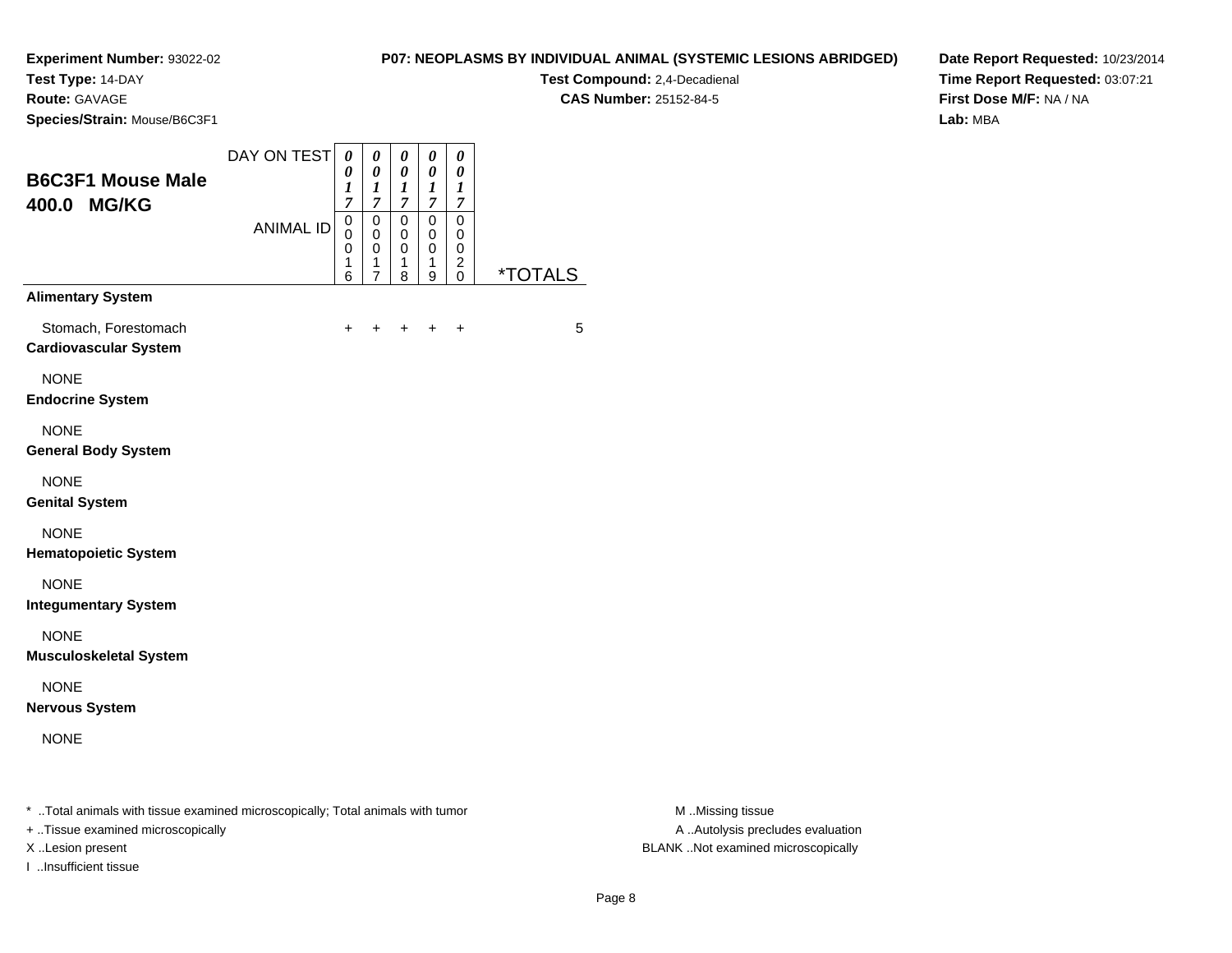**Test Type:** 14-DAY

**Route:** GAVAGE

**Species/Strain:** Mouse/B6C3F1

|                                                   | DAY ON TEST      | $\boldsymbol{\theta}$<br>0 | 0<br>0      | 0<br>0            | 0<br>0                          | 0<br>0      |          |
|---------------------------------------------------|------------------|----------------------------|-------------|-------------------|---------------------------------|-------------|----------|
| <b>B6C3F1 Mouse Male</b><br><b>MG/KG</b><br>400.0 |                  | 1<br>7                     | 7           | $\mathbf{r}$<br>7 | 1<br>7                          | 7           |          |
|                                                   | <b>ANIMAL ID</b> | 0<br>0                     | 0<br>0<br>0 | 0<br>0<br>0       | 0<br>$\mathbf 0$<br>$\mathbf 0$ | 0<br>0<br>0 |          |
|                                                   |                  | 1<br>6                     |             | 4<br>8            | 4<br>9                          | ົ<br>۷<br>0 | *TOTAL S |
| <b>Respiratory System</b>                         |                  |                            |             |                   |                                 |             |          |

NONE

### **Special Senses System**

NONE

#### **Urinary System**

NONE

### **SYSTEMIC LESIONS**

| Multiple Organ |  |  | + + + + + |  |  |  |  |
|----------------|--|--|-----------|--|--|--|--|
|----------------|--|--|-----------|--|--|--|--|

\* ..Total animals with tissue examined microscopically; Total animals with tumor

+ ..Tissue examined microscopically

I ..Insufficient tissue

**P07: NEOPLASMS BY INDIVIDUAL ANIMAL (SYSTEMIC LESIONS ABRIDGED)**

**Test Compound:** 2,4-Decadienal **CAS Number:** 25152-84-5

**Date Report Requested:** 10/23/2014**Time Report Requested:** 03:07:21**First Dose M/F:** NA / NA**Lab:** MBA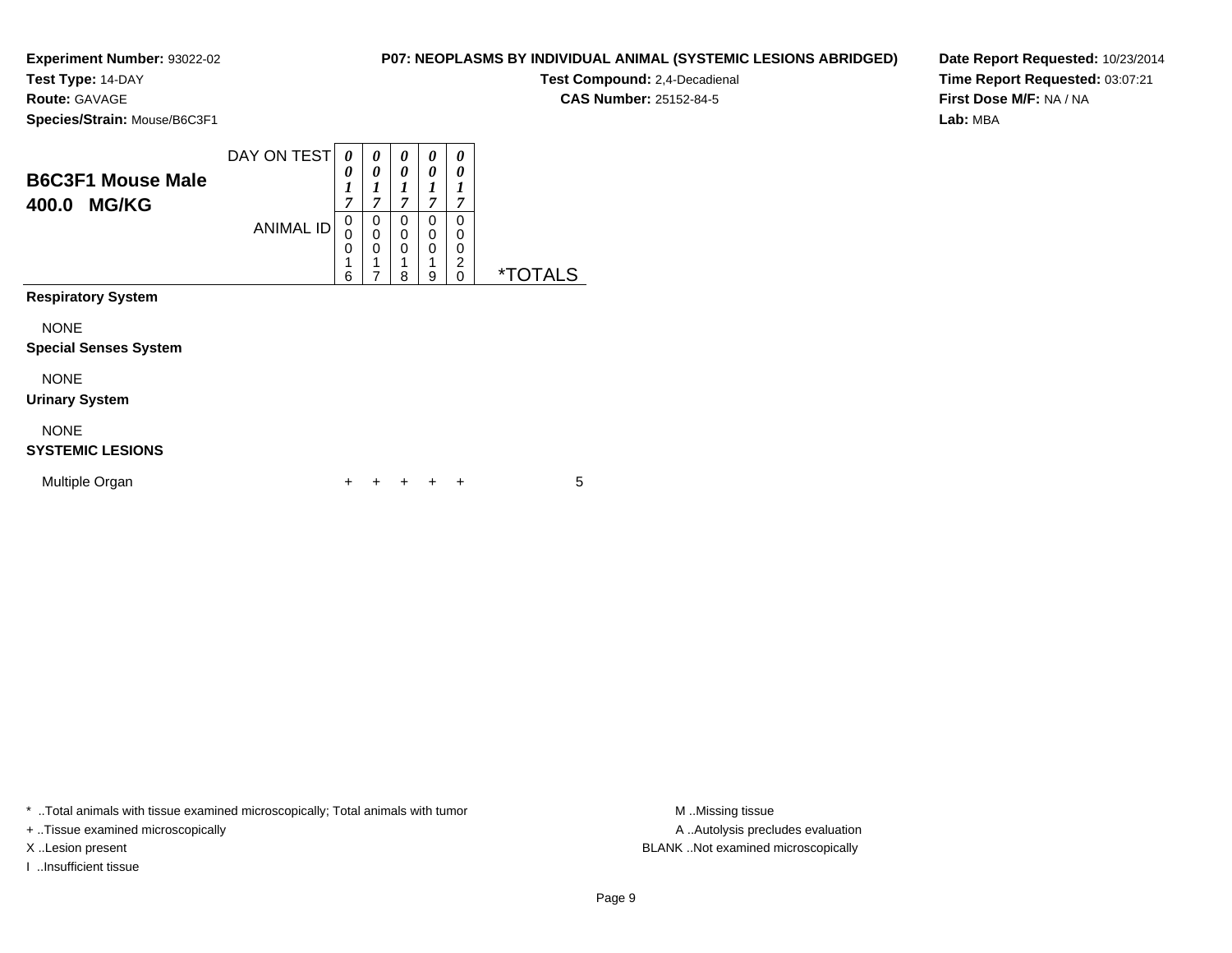**Test Type:** 14-DAY

**Route:** GAVAGE

**Species/Strain:** Mouse/B6C3F1

**Test Compound:** 2,4-Decadienal **CAS Number:** 25152-84-5

**Date Report Requested:** 10/23/2014**Time Report Requested:** 03:07:21**First Dose M/F:** NA / NA**Lab:** MBA

| <b>B6C3F1 Mouse Male</b><br>1200.0 MG/KG<br><b>Alimentary System</b> | DAY ON TEST<br><b>ANIMAL ID</b> | 0<br>0<br>$\boldsymbol{l}$<br>$\overline{7}$<br>0<br>0<br>0<br>$\overline{c}$<br>1 | 0<br>$\boldsymbol{\theta}$<br>1<br>$\boldsymbol{7}$<br>$\overline{0}$<br>0<br>0<br>$\overline{\mathbf{c}}$<br>$\overline{2}$ | $\boldsymbol{\theta}$<br>$\boldsymbol{\theta}$<br>$\boldsymbol{l}$<br>$\boldsymbol{7}$<br>$\mathbf 0$<br>0<br>$\mathsf 0$<br>$\frac{2}{3}$ | 0<br>$\boldsymbol{\theta}$<br>$\boldsymbol{l}$<br>$\overline{c}$<br>$\mathbf 0$<br>0<br>0<br>$\overline{\mathbf{c}}$<br>$\overline{4}$ | 0<br>0<br>1<br>$\overline{7}$<br>$\mathbf 0$<br>0<br>0<br>$\frac{2}{5}$ | <i><b>*TOTALS</b></i> |
|----------------------------------------------------------------------|---------------------------------|------------------------------------------------------------------------------------|------------------------------------------------------------------------------------------------------------------------------|--------------------------------------------------------------------------------------------------------------------------------------------|----------------------------------------------------------------------------------------------------------------------------------------|-------------------------------------------------------------------------|-----------------------|
|                                                                      |                                 |                                                                                    |                                                                                                                              |                                                                                                                                            |                                                                                                                                        |                                                                         |                       |
| Liver<br>Stomach, Forestomach                                        |                                 | $\ddot{}$<br>$+$                                                                   | ٠<br>$\ddot{}$                                                                                                               | $\ddot{}$<br>$+$                                                                                                                           | ÷<br>$+$                                                                                                                               | +<br>$\ddot{}$                                                          | 5<br>5                |
| <b>Cardiovascular System</b>                                         |                                 |                                                                                    |                                                                                                                              |                                                                                                                                            |                                                                                                                                        |                                                                         |                       |
| <b>NONE</b>                                                          |                                 |                                                                                    |                                                                                                                              |                                                                                                                                            |                                                                                                                                        |                                                                         |                       |
| <b>Endocrine System</b>                                              |                                 |                                                                                    |                                                                                                                              |                                                                                                                                            |                                                                                                                                        |                                                                         |                       |
| <b>NONE</b>                                                          |                                 |                                                                                    |                                                                                                                              |                                                                                                                                            |                                                                                                                                        |                                                                         |                       |
| <b>General Body System</b>                                           |                                 |                                                                                    |                                                                                                                              |                                                                                                                                            |                                                                                                                                        |                                                                         |                       |
| <b>NONE</b>                                                          |                                 |                                                                                    |                                                                                                                              |                                                                                                                                            |                                                                                                                                        |                                                                         |                       |
| <b>Genital System</b>                                                |                                 |                                                                                    |                                                                                                                              |                                                                                                                                            |                                                                                                                                        |                                                                         |                       |
| <b>NONE</b>                                                          |                                 |                                                                                    |                                                                                                                              |                                                                                                                                            |                                                                                                                                        |                                                                         |                       |
| <b>Hematopoietic System</b>                                          |                                 |                                                                                    |                                                                                                                              |                                                                                                                                            |                                                                                                                                        |                                                                         |                       |
| Spleen                                                               |                                 |                                                                                    | $\ddot{}$                                                                                                                    |                                                                                                                                            | A                                                                                                                                      |                                                                         | $\mathbf{1}$          |
| <b>Integumentary System</b>                                          |                                 |                                                                                    |                                                                                                                              |                                                                                                                                            |                                                                                                                                        |                                                                         |                       |
| <b>NONE</b>                                                          |                                 |                                                                                    |                                                                                                                              |                                                                                                                                            |                                                                                                                                        |                                                                         |                       |
| <b>Musculoskeletal System</b>                                        |                                 |                                                                                    |                                                                                                                              |                                                                                                                                            |                                                                                                                                        |                                                                         |                       |
| <b>NONE</b>                                                          |                                 |                                                                                    |                                                                                                                              |                                                                                                                                            |                                                                                                                                        |                                                                         |                       |
| <b>Nervous System</b>                                                |                                 |                                                                                    |                                                                                                                              |                                                                                                                                            |                                                                                                                                        |                                                                         |                       |
|                                                                      |                                 |                                                                                    |                                                                                                                              |                                                                                                                                            |                                                                                                                                        |                                                                         |                       |
|                                                                      |                                 |                                                                                    |                                                                                                                              |                                                                                                                                            |                                                                                                                                        |                                                                         |                       |

\* ..Total animals with tissue examined microscopically; Total animals with tumor **M** . Missing tissue M ..Missing tissue

+ ..Tissue examined microscopically

I ..Insufficient tissue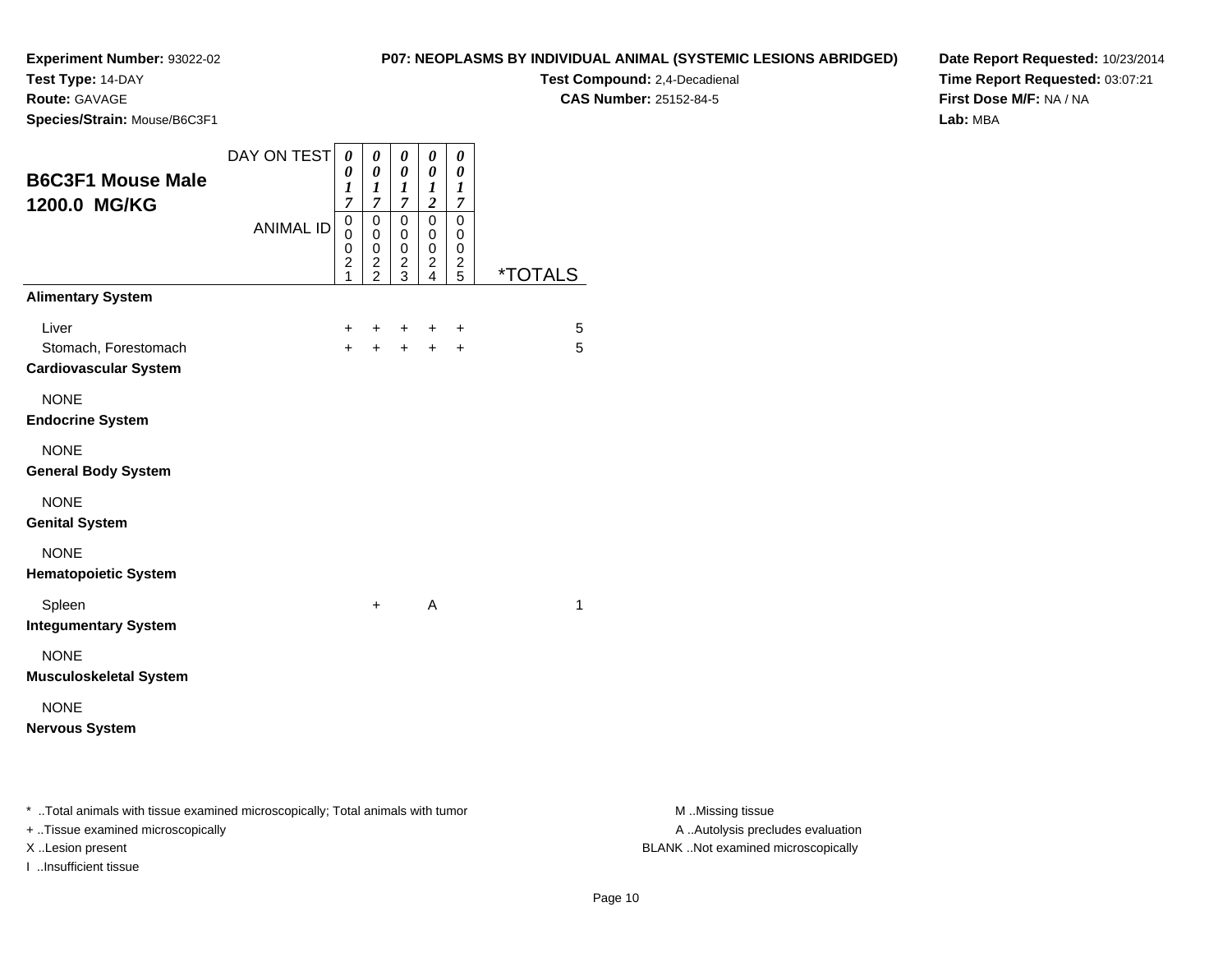**Test Type:** 14-DAY

**Route:** GAVAGE

**Species/Strain:** Mouse/B6C3F1

**Test Compound:** 2,4-Decadienal **CAS Number:** 25152-84-5

**Date Report Requested:** 10/23/2014**Time Report Requested:** 03:07:21**First Dose M/F:** NA / NA**Lab:** MBA

| <b>B6C3F1 Mouse Male</b><br>1200.0 MG/KG    | DAY ON TESTI<br><b>ANIMAL ID</b> | 0<br>0<br>$\boldsymbol{l}$<br>$\overline{7}$<br>0<br>$\mathbf 0$<br>$\mathbf 0$<br>$\overline{2}$<br>1 | 0<br>0<br>1<br>$\overline{7}$<br>0<br>0<br>0<br>$\overline{2}$<br>$\overline{2}$ | 0<br>0<br>$\boldsymbol{l}$<br>$\overline{\tau}$<br>$\Omega$<br>$\mathbf 0$<br>0<br>$\overline{2}$<br>3 | 0<br>0<br>1<br>$\overline{c}$<br>0<br>0<br>0<br>$\overline{2}$<br>4 | 0<br>0<br>1<br>$\overline{7}$<br>0<br>0<br>0<br>$\boldsymbol{2}$<br>5 | <i><b>*TOTALS</b></i> |
|---------------------------------------------|----------------------------------|--------------------------------------------------------------------------------------------------------|----------------------------------------------------------------------------------|--------------------------------------------------------------------------------------------------------|---------------------------------------------------------------------|-----------------------------------------------------------------------|-----------------------|
| <b>NONE</b><br><b>Respiratory System</b>    |                                  |                                                                                                        |                                                                                  |                                                                                                        |                                                                     |                                                                       |                       |
| <b>NONE</b><br><b>Special Senses System</b> |                                  |                                                                                                        |                                                                                  |                                                                                                        |                                                                     |                                                                       |                       |
| <b>NONE</b><br><b>Urinary System</b>        |                                  |                                                                                                        |                                                                                  |                                                                                                        |                                                                     |                                                                       |                       |
| Kidney<br><b>SYSTEMIC LESIONS</b>           |                                  | $\div$                                                                                                 |                                                                                  |                                                                                                        |                                                                     | $\ddot{}$                                                             | 5                     |
| Multiple Organ                              |                                  | +                                                                                                      |                                                                                  |                                                                                                        |                                                                     | ÷                                                                     | 5                     |

\* ..Total animals with tissue examined microscopically; Total animals with tumor **M** . Missing tissue M ..Missing tissue

+ ..Tissue examined microscopically

I ..Insufficient tissue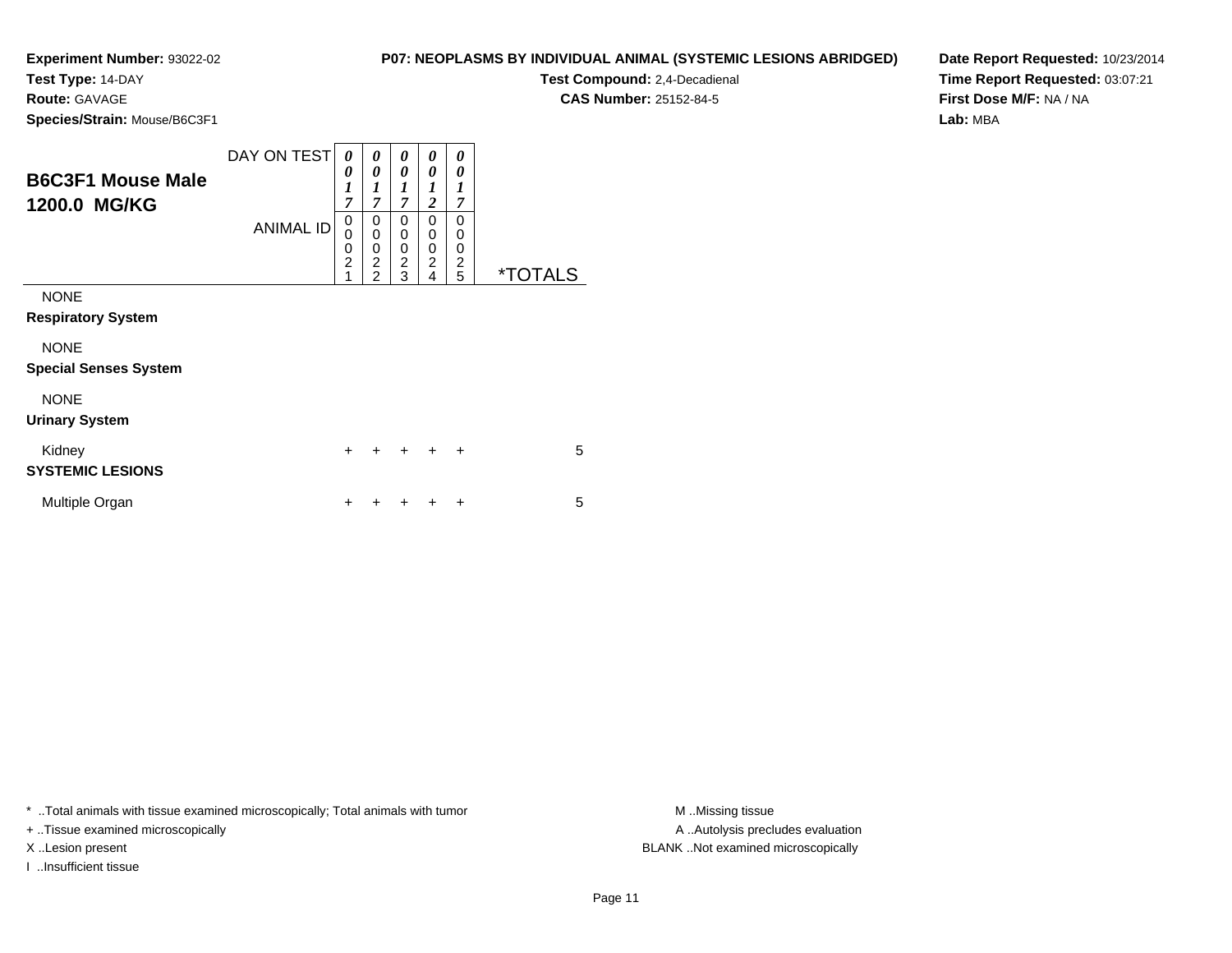**Test Type:** 14-DAY

**Route:** GAVAGE

**Species/Strain:** Mouse/B6C3F1

**Test Compound:** 2,4-Decadienal **CAS Number:** 25152-84-5

**Date Report Requested:** 10/23/2014**Time Report Requested:** 03:07:21**First Dose M/F:** NA / NA**Lab:** MBA

| <b>B6C3F1 Mouse Male</b><br>3600.0 MG/KG<br><b>Alimentary System</b>                                                           | DAY ON TEST<br><b>ANIMAL ID</b> | 0<br>0<br>0<br>3<br>0<br>0<br>0<br>$\overline{c}$<br>6 | 0<br>0<br>0<br>3<br>$\mathbf 0$<br>0<br>0<br>2<br>$\overline{7}$ | 0<br>0<br>0<br>$\mathfrak{z}$<br>$\mathbf 0$<br>0<br>0<br>$\overline{c}$<br>8 | 0<br>0<br>0<br>$\overline{7}$<br>0<br>0<br>0<br>$\overline{2}$<br>9 | 0<br>0<br>0<br>4<br>$\mathbf 0$<br>0<br>0<br>3<br>0 | <i><b>*TOTALS</b></i> |
|--------------------------------------------------------------------------------------------------------------------------------|---------------------------------|--------------------------------------------------------|------------------------------------------------------------------|-------------------------------------------------------------------------------|---------------------------------------------------------------------|-----------------------------------------------------|-----------------------|
| Intestine Large, Colon<br>Intestine Large, Rectum<br>Liver<br>Pancreas<br>Stomach, Forestomach<br><b>Cardiovascular System</b> |                                 | $+$<br>+                                               | $\ddot{}$<br>+                                                   | $+$<br>$\ddot{}$                                                              | $\ddot{}$<br>+<br>$\pm$<br>$+$<br>$\ddot{}$                         | $\ddot{}$<br>$\ddot{}$<br>+                         | 1<br>1<br>5<br>2<br>5 |
| <b>NONE</b><br><b>Endocrine System</b><br><b>Adrenal Cortex</b><br>Adrenal Medulla<br><b>General Body System</b>               |                                 |                                                        |                                                                  |                                                                               | M<br>M                                                              |                                                     | 0<br>$\Omega$         |
| <b>NONE</b><br><b>Genital System</b><br><b>NONE</b><br><b>Hematopoietic System</b><br>Spleen<br><b>Integumentary System</b>    |                                 |                                                        |                                                                  |                                                                               | +                                                                   | $\ddot{}$                                           | $\overline{2}$        |
| <b>NONE</b>                                                                                                                    |                                 |                                                        |                                                                  |                                                                               |                                                                     |                                                     |                       |

\* ..Total animals with tissue examined microscopically; Total animals with tumor **M** . Missing tissue M ..Missing tissue

+ ..Tissue examined microscopically

I ..Insufficient tissue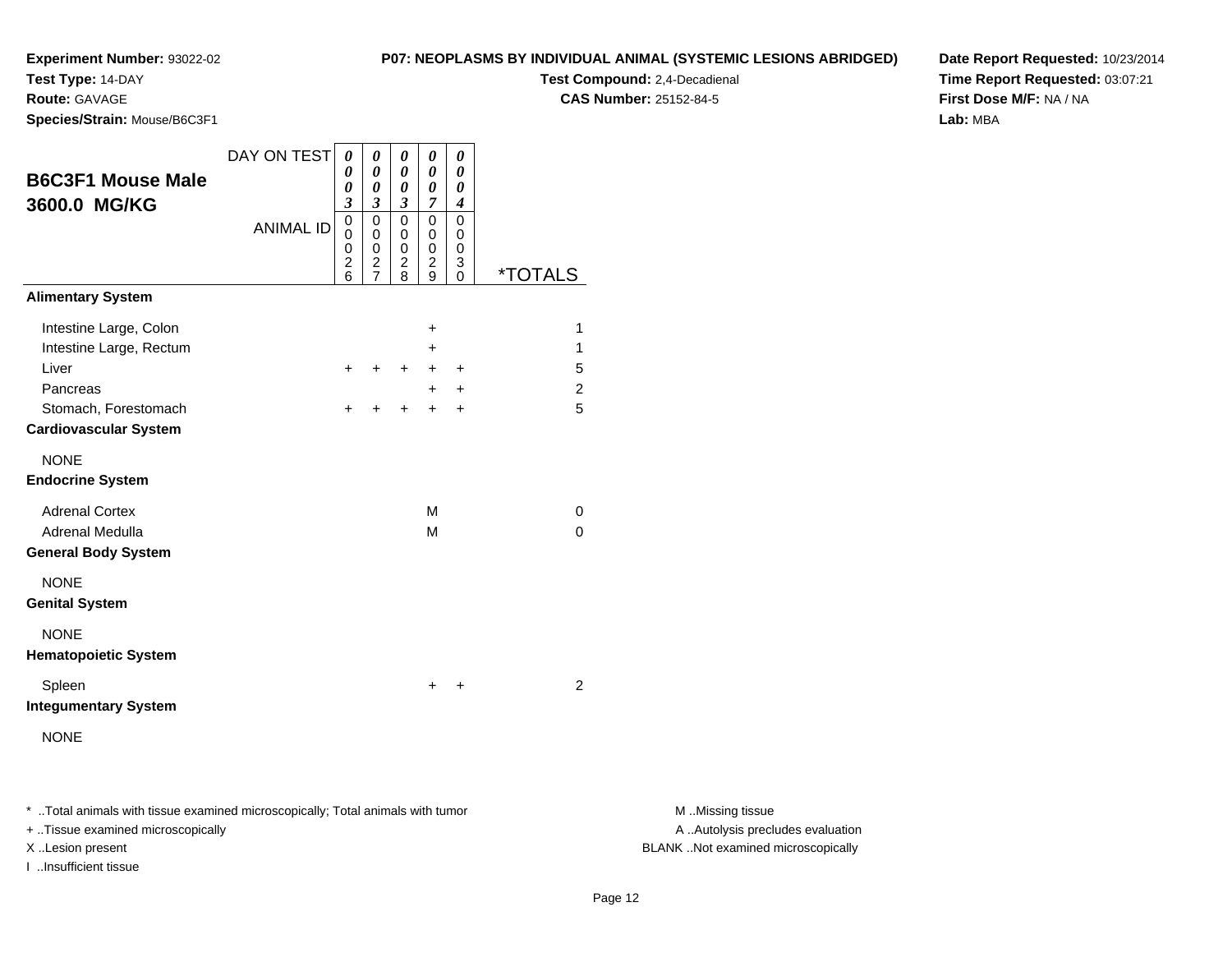**Test Type:** 14-DAY

**Route:** GAVAGE

**Species/Strain:** Mouse/B6C3F1

## **P07: NEOPLASMS BY INDIVIDUAL ANIMAL (SYSTEMIC LESIONS ABRIDGED)**

**Test Compound:** 2,4-Decadienal **CAS Number:** 25152-84-5

**Date Report Requested:** 10/23/2014**Time Report Requested:** 03:07:21**First Dose M/F:** NA / NA**Lab:** MBA

| <b>B6C3F1 Mouse Male</b><br>3600.0 MG/KG    | DAY ON TEST<br><b>ANIMAL ID</b> | 0<br>0<br>0<br>$\overline{\mathbf{3}}$<br>$\mathbf 0$<br>0<br>0<br>$\frac{2}{6}$ | $\boldsymbol{\theta}$<br>$\boldsymbol{\theta}$<br>0<br>3<br>$\pmb{0}$<br>$\mathbf 0$<br>$\pmb{0}$<br>$\boldsymbol{2}$<br>$\overline{7}$ | 0<br>$\boldsymbol{\theta}$<br>$\boldsymbol{\theta}$<br>$\boldsymbol{\beta}$<br>$\mathbf 0$<br>$\,0\,$<br>$\,0\,$<br>$\frac{2}{8}$ | 0<br>$\boldsymbol{\theta}$<br>0<br>7<br>$\mathbf 0$<br>0<br>$\pmb{0}$<br>$\frac{2}{9}$ | 0<br>$\boldsymbol{\theta}$<br>0<br>$\boldsymbol{4}$<br>$\mathbf 0$<br>0<br>0<br>3<br>$\mathbf 0$ | <i><b>*TOTALS</b></i>        |
|---------------------------------------------|---------------------------------|----------------------------------------------------------------------------------|-----------------------------------------------------------------------------------------------------------------------------------------|-----------------------------------------------------------------------------------------------------------------------------------|----------------------------------------------------------------------------------------|--------------------------------------------------------------------------------------------------|------------------------------|
| <b>Musculoskeletal System</b>               |                                 |                                                                                  |                                                                                                                                         |                                                                                                                                   |                                                                                        |                                                                                                  |                              |
| <b>NONE</b><br><b>Nervous System</b>        |                                 |                                                                                  |                                                                                                                                         |                                                                                                                                   |                                                                                        |                                                                                                  |                              |
| <b>NONE</b><br><b>Respiratory System</b>    |                                 |                                                                                  |                                                                                                                                         |                                                                                                                                   |                                                                                        |                                                                                                  |                              |
| <b>NONE</b><br><b>Special Senses System</b> |                                 |                                                                                  |                                                                                                                                         |                                                                                                                                   |                                                                                        |                                                                                                  |                              |
| <b>NONE</b><br><b>Urinary System</b>        |                                 |                                                                                  |                                                                                                                                         |                                                                                                                                   |                                                                                        |                                                                                                  |                              |
| Kidney<br><b>SYSTEMIC LESIONS</b>           |                                 | $+$                                                                              | $\overline{A}$                                                                                                                          |                                                                                                                                   | $+$ $+$ $+$                                                                            |                                                                                                  | 4                            |
| Multiple Organ                              |                                 | +                                                                                |                                                                                                                                         |                                                                                                                                   |                                                                                        | $\ddot{}$                                                                                        | 5<br>*** END OF MALE DATA*** |

\* ..Total animals with tissue examined microscopically; Total animals with tumor **M** . Missing tissue M ..Missing tissue

+ ..Tissue examined microscopically

I ..Insufficient tissue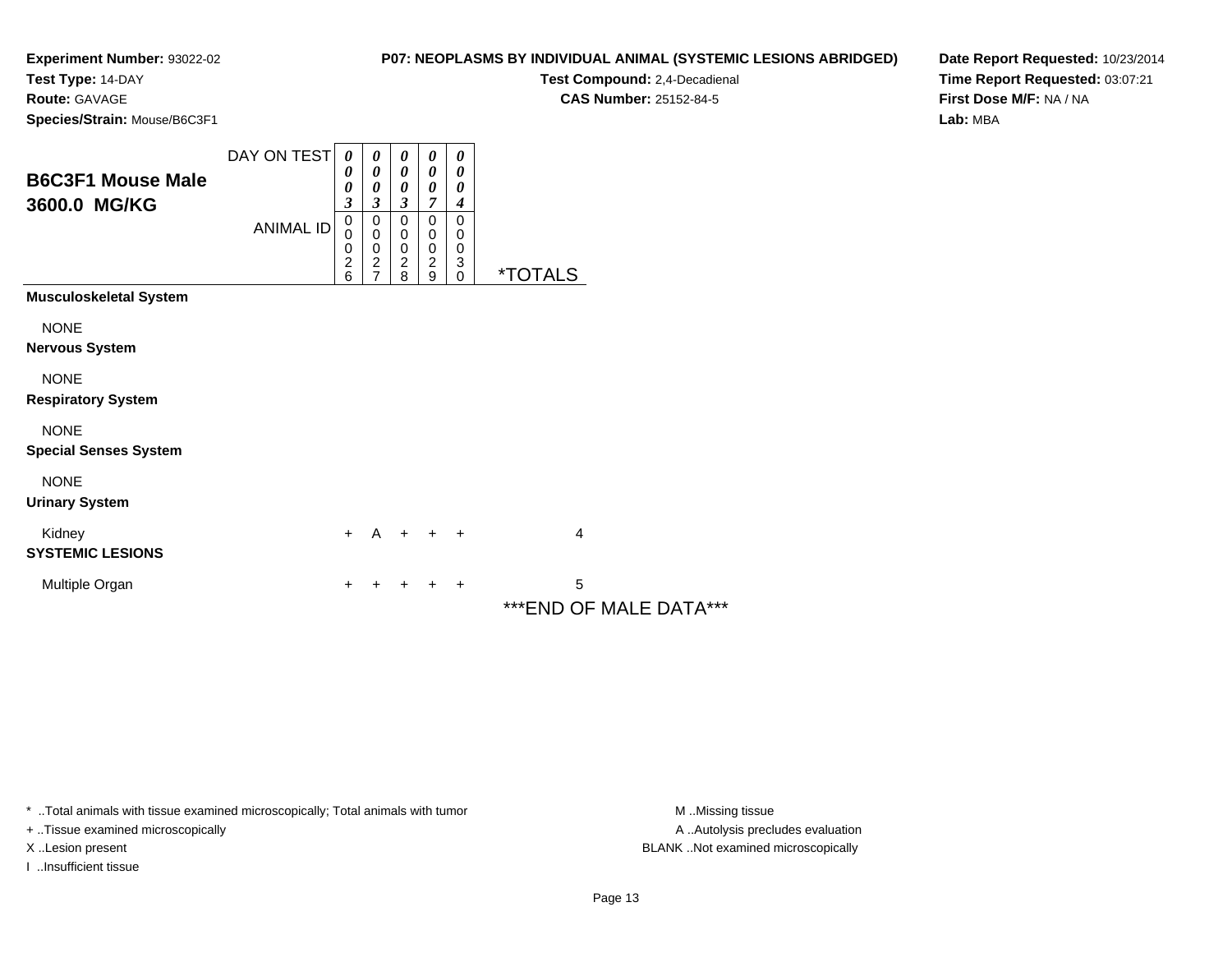**Test Type:** 14-DAY

**Route:** GAVAGE

I ..Insufficient tissue

**Species/Strain:** Mouse/B6C3F1

**Test Compound:** 2,4-Decadienal

**CAS Number:** 25152-84-5

**Date Report Requested:** 10/23/2014**Time Report Requested:** 03:07:21**First Dose M/F:** NA / NA**Lab:** MBA

| <b>B6C3F1 Mouse Female</b><br><b>MG/KG</b><br>0.0                                                                   | DAY ON TEST      | 0<br>0<br>1<br>7                           | 0<br>$\boldsymbol{\theta}$<br>$\boldsymbol{l}$<br>7 | 0<br>$\boldsymbol{\theta}$<br>$\boldsymbol{l}$<br>$\overline{7}$ | $\pmb{\theta}$<br>$\pmb{\theta}$<br>$\boldsymbol{l}$<br>$\boldsymbol{7}$ | 0<br>0<br>$\boldsymbol{l}$<br>$\overline{7}$            |                       |                                                       |
|---------------------------------------------------------------------------------------------------------------------|------------------|--------------------------------------------|-----------------------------------------------------|------------------------------------------------------------------|--------------------------------------------------------------------------|---------------------------------------------------------|-----------------------|-------------------------------------------------------|
|                                                                                                                     | <b>ANIMAL ID</b> | $\pmb{0}$<br>0<br>0<br>3<br>$\overline{1}$ | $\pmb{0}$<br>$\mathbf 0$<br>0<br>$\frac{3}{2}$      | $\mathbf 0$<br>0<br>$\mathbf 0$<br>3<br>$\overline{3}$           | $\overline{0}$<br>$\mathbf 0$<br>0<br>$\frac{3}{4}$                      | $\mathbf 0$<br>0<br>0<br>$\ensuremath{\mathsf{3}}$<br>5 | <i><b>*TOTALS</b></i> |                                                       |
| <b>Alimentary System</b>                                                                                            |                  |                                            |                                                     |                                                                  |                                                                          |                                                         |                       |                                                       |
| Liver<br>Stomach, Forestomach<br><b>Cardiovascular System</b>                                                       |                  | +<br>$+$                                   | +<br>$+$                                            | +<br>$+$                                                         | $\ddot{}$<br>$+$                                                         | +<br>$\ddot{}$                                          | 5<br>5                |                                                       |
| <b>NONE</b><br><b>Endocrine System</b>                                                                              |                  |                                            |                                                     |                                                                  |                                                                          |                                                         |                       |                                                       |
| <b>NONE</b><br><b>General Body System</b>                                                                           |                  |                                            |                                                     |                                                                  |                                                                          |                                                         |                       |                                                       |
| <b>NONE</b><br><b>Genital System</b>                                                                                |                  |                                            |                                                     |                                                                  |                                                                          |                                                         |                       |                                                       |
| <b>NONE</b><br><b>Hematopoietic System</b>                                                                          |                  |                                            |                                                     |                                                                  |                                                                          |                                                         |                       |                                                       |
| <b>NONE</b><br><b>Integumentary System</b>                                                                          |                  |                                            |                                                     |                                                                  |                                                                          |                                                         |                       |                                                       |
| <b>NONE</b><br><b>Musculoskeletal System</b>                                                                        |                  |                                            |                                                     |                                                                  |                                                                          |                                                         |                       |                                                       |
| <b>NONE</b><br><b>Nervous System</b>                                                                                |                  |                                            |                                                     |                                                                  |                                                                          |                                                         |                       |                                                       |
| * Total animals with tissue examined microscopically; Total animals with tumor<br>+ Tissue examined microscopically |                  |                                            |                                                     |                                                                  |                                                                          |                                                         |                       | M Missing tissue<br>A  Autolysis precludes evaluation |

M ..Missing tissue X ..Lesion present BLANK ..Not examined microscopically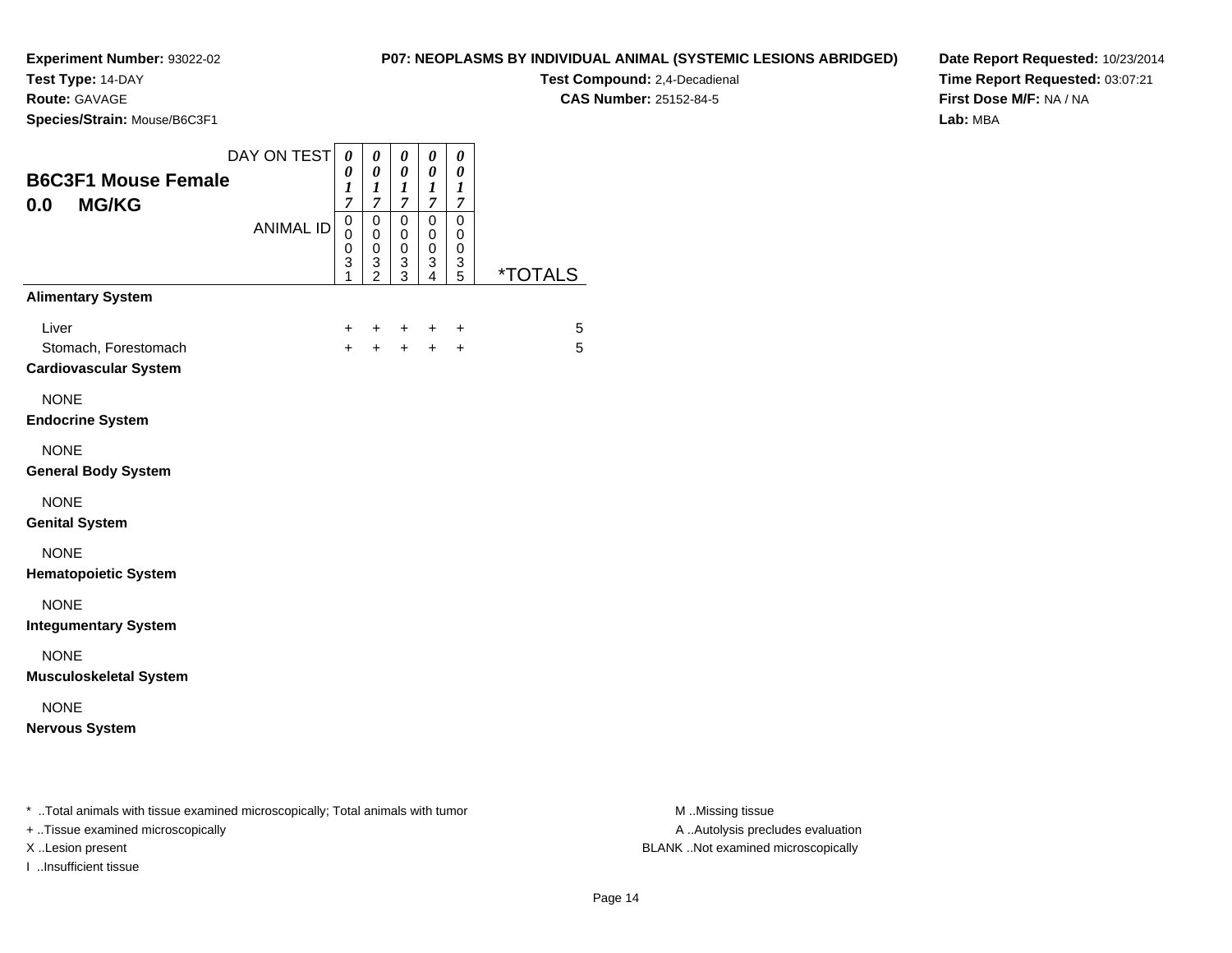**Test Type:** 14-DAY

**Route:** GAVAGE

**Species/Strain:** Mouse/B6C3F1

| P07: NEOPLASMS BY INDIVIDUAL ANIMAL (SYSTEMIC LESIONS ABRIDGED) |  |
|-----------------------------------------------------------------|--|
|-----------------------------------------------------------------|--|

**Test Compound:** 2,4-Decadienal **CAS Number:** 25152-84-5

**Date Report Requested:** 10/23/2014**Time Report Requested:** 03:07:21**First Dose M/F:** NA / NA**Lab:** MBA

| <b>B6C3F1 Mouse Female</b><br><b>MG/KG</b><br>0.0 | DAY ON TEST<br><b>ANIMAL ID</b> | 0<br>0<br>$\boldsymbol{l}$<br>$\overline{7}$<br>0<br>0<br>$\frac{0}{3}$<br>1 | 0<br>0<br>1<br>$\overline{7}$<br>0<br>$\mathbf 0$<br>$\mathbf 0$<br>3<br>$\overline{2}$ | 0<br>0<br>$\boldsymbol{l}$<br>$\overline{7}$<br>0<br>$\mathbf 0$<br>0<br>3<br>3 | 0<br>0<br>1<br>$\overline{7}$<br>0<br>0<br>0<br>3<br>4 | 0<br>0<br>$\boldsymbol{l}$<br>$\overline{7}$<br>$\Omega$<br>0<br>0<br>3<br>5 | <i><b>*TOTALS</b></i> |
|---------------------------------------------------|---------------------------------|------------------------------------------------------------------------------|-----------------------------------------------------------------------------------------|---------------------------------------------------------------------------------|--------------------------------------------------------|------------------------------------------------------------------------------|-----------------------|
| <b>NONE</b><br><b>Respiratory System</b>          |                                 |                                                                              |                                                                                         |                                                                                 |                                                        |                                                                              |                       |
| <b>NONE</b><br><b>Special Senses System</b>       |                                 |                                                                              |                                                                                         |                                                                                 |                                                        |                                                                              |                       |
| <b>NONE</b><br><b>Urinary System</b>              |                                 |                                                                              |                                                                                         |                                                                                 |                                                        |                                                                              |                       |
| Kidney<br><b>SYSTEMIC LESIONS</b>                 |                                 | $\ddot{}$                                                                    |                                                                                         | $\div$                                                                          | $\ddot{}$                                              | $\ddot{}$                                                                    | 5                     |
| Multiple Organ                                    |                                 | ٠                                                                            |                                                                                         |                                                                                 |                                                        | ÷                                                                            | 5                     |

\* ..Total animals with tissue examined microscopically; Total animals with tumor **M** ..Missing tissue M ..Missing tissue

+ ..Tissue examined microscopically

I ..Insufficient tissue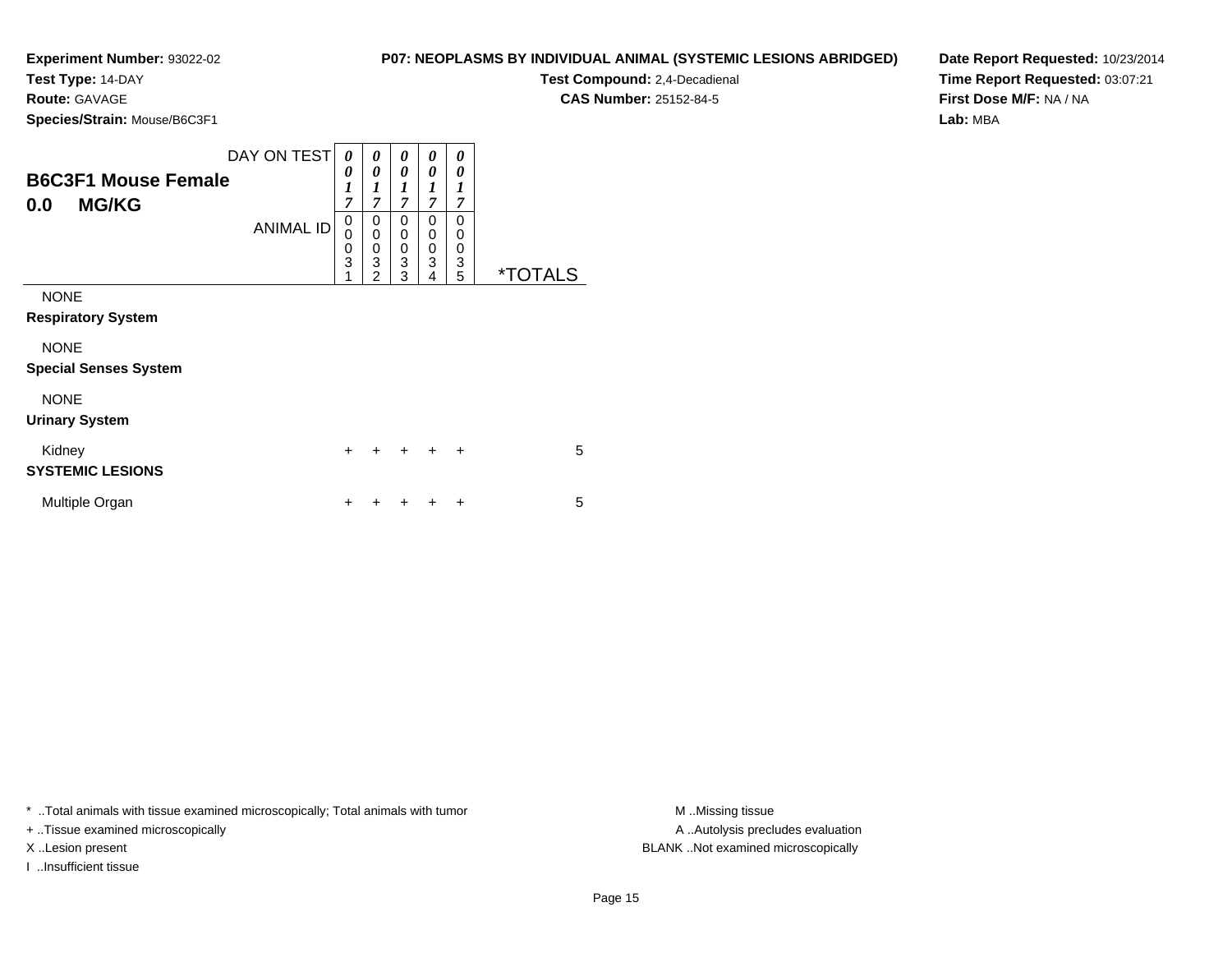| <b>Experiment Number: 93022-02</b><br>Test Type: 14-DAY<br>Route: GAVAGE<br>Species/Strain: Mouse/B6C3F1 |                  |                       | Test Compound: 2,4-Decadienal<br>CAS Number: 25152-84-5 | <b>P07: NEOPLASMS BY INDIVIDUAL ANIMAL (SYSTEMIC LESIONS ABRIDGED)</b> | Date Report Requested: 10/23/2014<br>Time Report Requested: 03:07:21<br>First Dose M/F: NA / NA<br>Lab: MBA |
|----------------------------------------------------------------------------------------------------------|------------------|-----------------------|---------------------------------------------------------|------------------------------------------------------------------------|-------------------------------------------------------------------------------------------------------------|
|                                                                                                          | DAY ON TEST      |                       |                                                         |                                                                        |                                                                                                             |
| <b>B6C3F1 Mouse Female</b><br>45.0 KG/KG                                                                 |                  |                       |                                                         |                                                                        |                                                                                                             |
|                                                                                                          | <b>ANIMAL ID</b> |                       |                                                         |                                                                        |                                                                                                             |
|                                                                                                          |                  | <i><b>*TOTALS</b></i> |                                                         |                                                                        |                                                                                                             |
| <b>Alimentary System</b>                                                                                 |                  |                       |                                                         |                                                                        |                                                                                                             |
| <b>NONE</b><br><b>Cardiovascular System</b>                                                              |                  |                       |                                                         |                                                                        |                                                                                                             |
| <b>NONE</b><br><b>Endocrine System</b>                                                                   |                  |                       |                                                         |                                                                        |                                                                                                             |
| <b>NONE</b><br><b>General Body System</b>                                                                |                  |                       |                                                         |                                                                        |                                                                                                             |
| <b>NONE</b><br><b>Genital System</b>                                                                     |                  |                       |                                                         |                                                                        |                                                                                                             |
| <b>NONE</b><br><b>Hematopoietic System</b>                                                               |                  |                       |                                                         |                                                                        |                                                                                                             |
| <b>NONE</b><br><b>Integumentary System</b>                                                               |                  |                       |                                                         |                                                                        |                                                                                                             |
| <b>NONE</b><br><b>Musculoskeletal System</b>                                                             |                  |                       |                                                         |                                                                        |                                                                                                             |
| <b>NONE</b><br><b>Nervous System</b>                                                                     |                  |                       |                                                         |                                                                        |                                                                                                             |
| <b>NONE</b>                                                                                              |                  |                       |                                                         |                                                                        |                                                                                                             |
| * Total animals with tissue examined microscopically; Total animals with tumor                           |                  |                       |                                                         | M Missing tissue                                                       |                                                                                                             |
| + Tissue examined microscopically                                                                        |                  |                       |                                                         | A  Autolysis precludes evaluation                                      |                                                                                                             |

X ..Lesion present BLANK ..Not examined microscopically

I ..Insufficient tissue

Page 16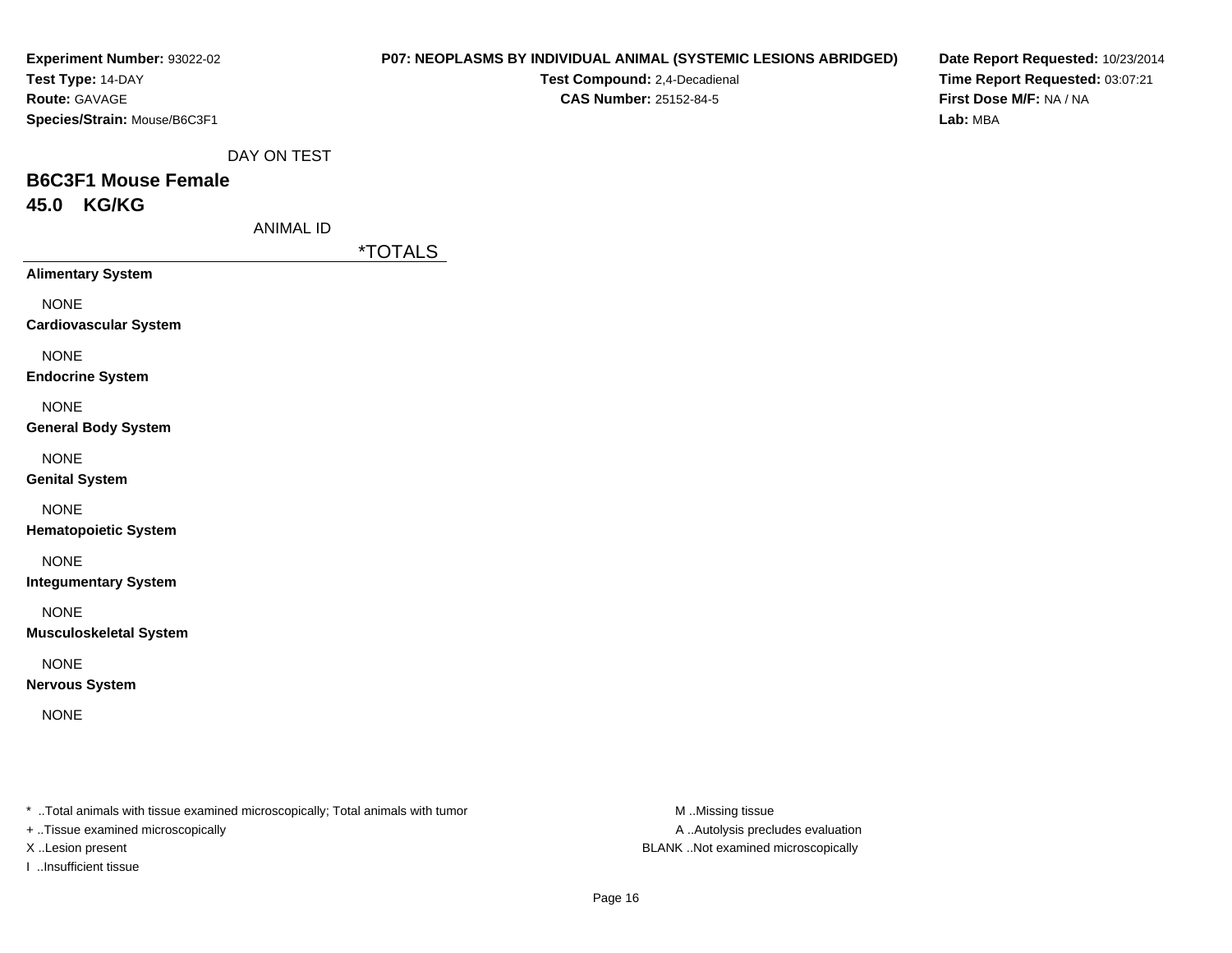| Experiment Number: 93022-02<br>Test Type: 14-DAY<br>Route: GAVAGE<br>Species/Strain: Mouse/B6C3F1 |                  | P07: NEOPLASMS BY INDIVIDUAL ANIMAL (SYSTEMIC LESIONS ABRIDGED)<br>Test Compound: 2,4-Decadienal<br><b>CAS Number: 25152-84-5</b> | Date Report Requested: 10/23/2014<br>Time Report Requested: 03:07:21<br>First Dose M/F: NA / NA<br>Lab: MBA |
|---------------------------------------------------------------------------------------------------|------------------|-----------------------------------------------------------------------------------------------------------------------------------|-------------------------------------------------------------------------------------------------------------|
|                                                                                                   | DAY ON TEST      |                                                                                                                                   |                                                                                                             |
| <b>B6C3F1 Mouse Female</b>                                                                        |                  |                                                                                                                                   |                                                                                                             |
| <b>KG/KG</b><br>45.0                                                                              |                  |                                                                                                                                   |                                                                                                             |
|                                                                                                   | <b>ANIMAL ID</b> |                                                                                                                                   |                                                                                                             |
|                                                                                                   |                  | <i><b>*TOTALS</b></i>                                                                                                             |                                                                                                             |
| <b>Respiratory System</b>                                                                         |                  |                                                                                                                                   |                                                                                                             |
| <b>NONE</b>                                                                                       |                  |                                                                                                                                   |                                                                                                             |
| <b>Special Senses System</b>                                                                      |                  |                                                                                                                                   |                                                                                                             |
| <b>NONE</b>                                                                                       |                  |                                                                                                                                   |                                                                                                             |
| <b>Urinary System</b>                                                                             |                  |                                                                                                                                   |                                                                                                             |
| <b>NONE</b>                                                                                       |                  |                                                                                                                                   |                                                                                                             |
| <b>SYSTEMIC LESIONS</b>                                                                           |                  |                                                                                                                                   |                                                                                                             |
| Multiple Organ                                                                                    |                  | 0                                                                                                                                 |                                                                                                             |
|                                                                                                   |                  |                                                                                                                                   |                                                                                                             |
|                                                                                                   |                  |                                                                                                                                   |                                                                                                             |

\* ..Total animals with tissue examined microscopically; Total animals with tumor M..Missing tissue M ..Missing tissue

+ ..Tissue examined microscopically

I ..Insufficient tissue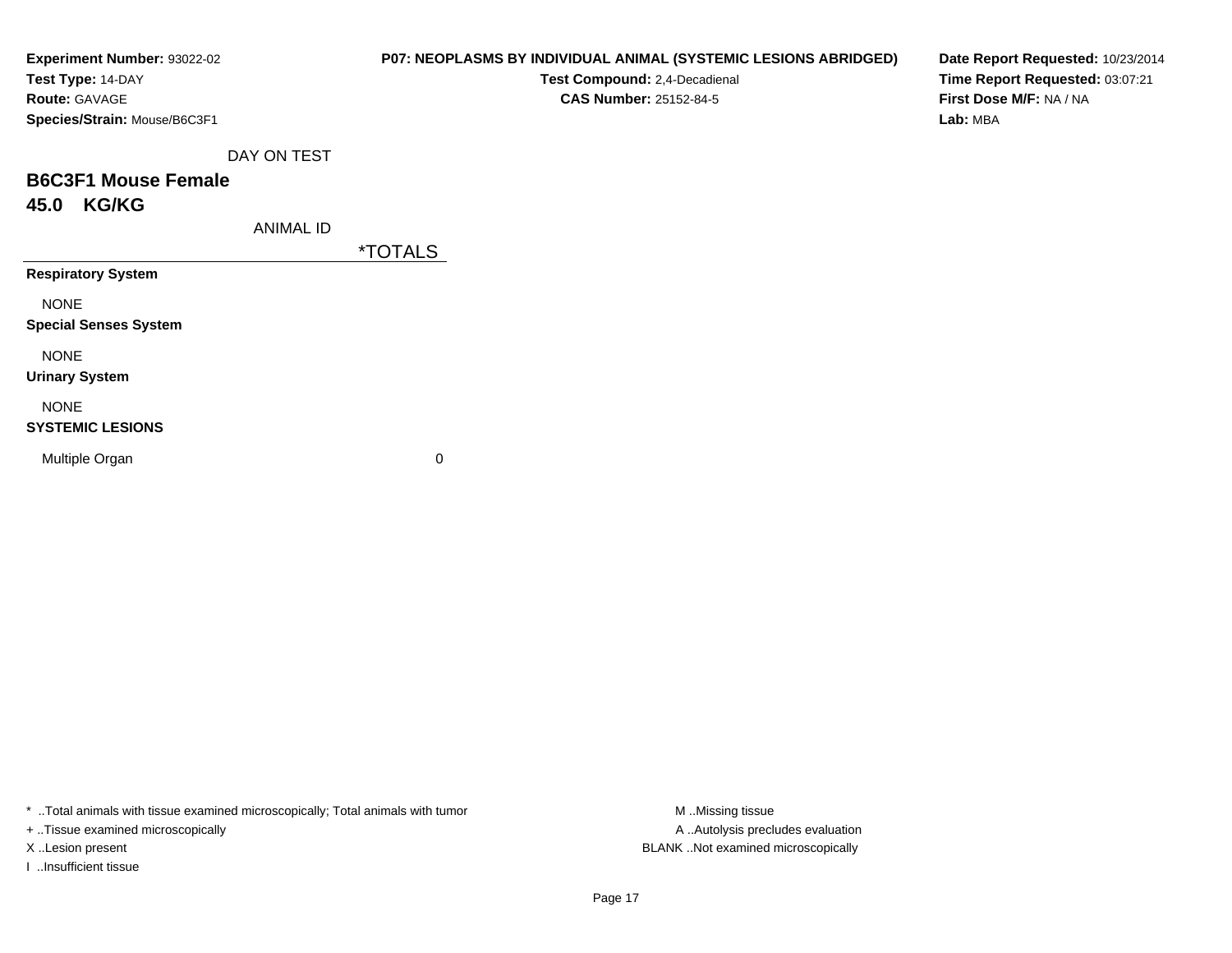| <b>Experiment Number: 93022-02</b><br>Test Type: 14-DAY<br>Route: GAVAGE<br>Species/Strain: Mouse/B6C3F1            |                  |                       | <b>P07: NEOPLASMS BY INDIVIDUAL ANIMAL (SYSTEMIC LESIONS ABRIDGED)</b><br>Test Compound: 2,4-Decadienal<br><b>CAS Number: 25152-84-5</b> | Date Report Requested: 10/23/2014<br>Time Report Requested: 03:07:21<br>First Dose M/F: NA / NA<br>Lab: MBA |
|---------------------------------------------------------------------------------------------------------------------|------------------|-----------------------|------------------------------------------------------------------------------------------------------------------------------------------|-------------------------------------------------------------------------------------------------------------|
|                                                                                                                     | DAY ON TEST      |                       |                                                                                                                                          |                                                                                                             |
| <b>B6C3F1 Mouse Female</b><br>133.0 MG/KG                                                                           |                  |                       |                                                                                                                                          |                                                                                                             |
|                                                                                                                     | <b>ANIMAL ID</b> |                       |                                                                                                                                          |                                                                                                             |
|                                                                                                                     |                  | <i><b>*TOTALS</b></i> |                                                                                                                                          |                                                                                                             |
| <b>Alimentary System</b>                                                                                            |                  |                       |                                                                                                                                          |                                                                                                             |
| <b>NONE</b><br><b>Cardiovascular System</b>                                                                         |                  |                       |                                                                                                                                          |                                                                                                             |
| <b>NONE</b><br><b>Endocrine System</b>                                                                              |                  |                       |                                                                                                                                          |                                                                                                             |
| <b>NONE</b><br><b>General Body System</b>                                                                           |                  |                       |                                                                                                                                          |                                                                                                             |
| <b>NONE</b><br><b>Genital System</b>                                                                                |                  |                       |                                                                                                                                          |                                                                                                             |
| <b>NONE</b><br><b>Hematopoietic System</b>                                                                          |                  |                       |                                                                                                                                          |                                                                                                             |
| <b>NONE</b><br><b>Integumentary System</b>                                                                          |                  |                       |                                                                                                                                          |                                                                                                             |
| <b>NONE</b><br><b>Musculoskeletal System</b>                                                                        |                  |                       |                                                                                                                                          |                                                                                                             |
| <b>NONE</b><br><b>Nervous System</b>                                                                                |                  |                       |                                                                                                                                          |                                                                                                             |
| <b>NONE</b>                                                                                                         |                  |                       |                                                                                                                                          |                                                                                                             |
|                                                                                                                     |                  |                       |                                                                                                                                          |                                                                                                             |
| * Total animals with tissue examined microscopically; Total animals with tumor<br>+ Tissue examined microscopically |                  |                       | M Missing tissue<br>A Autolysis precludes evaluation                                                                                     |                                                                                                             |

X ..Lesion present BLANK ..Not examined microscopically

I ..Insufficient tissue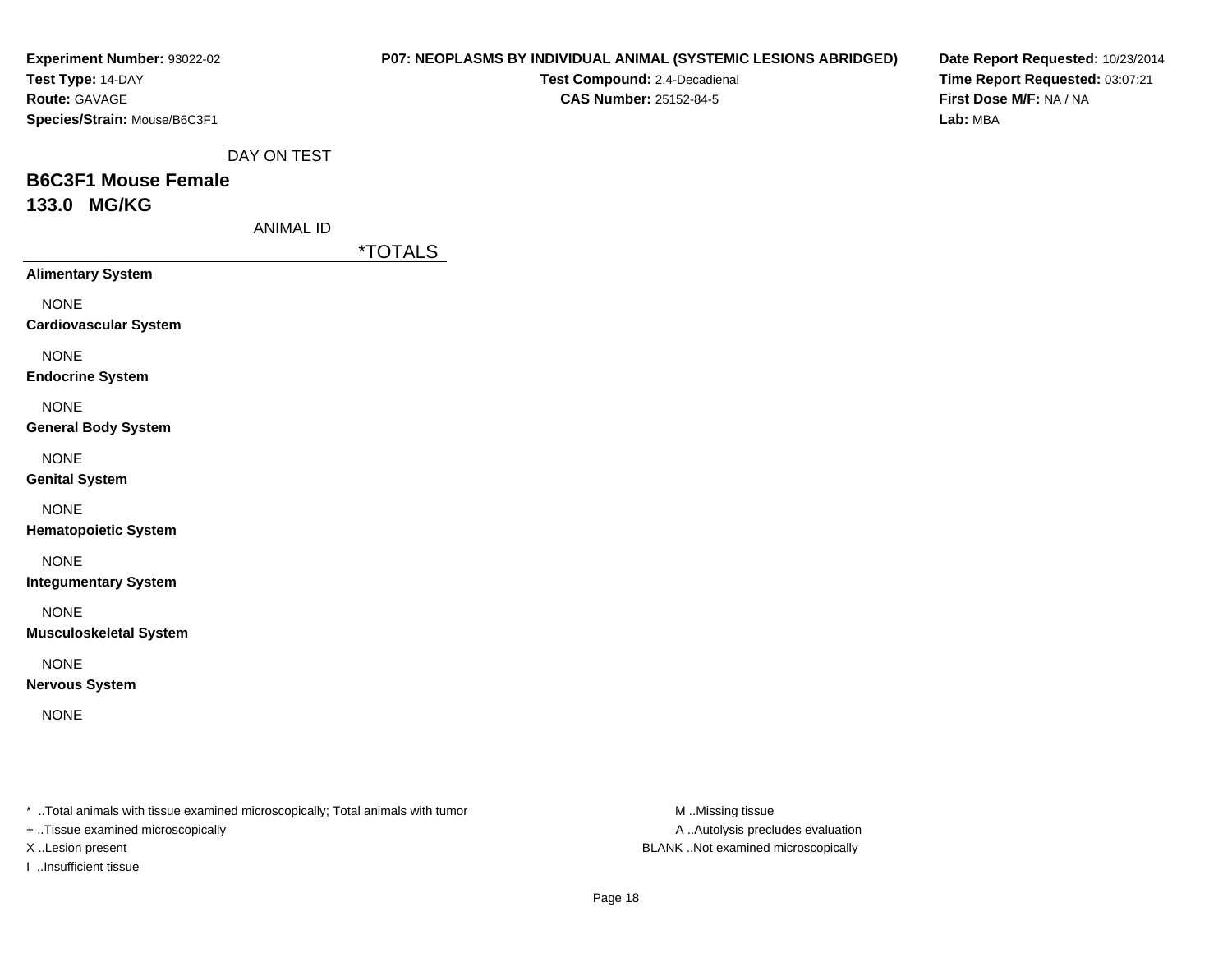| Experiment Number: 93022-02<br>Test Type: 14-DAY<br>Route: GAVAGE<br>Species/Strain: Mouse/B6C3F1 |                  | P07: NEOPLASMS BY INDIVIDUAL ANIMAL (SYSTEMIC LESIONS ABRIDGED)<br>Test Compound: 2,4-Decadienal<br><b>CAS Number: 25152-84-5</b> | Date Report Requested: 10/23/2014<br>Time Report Requested: 03:07:21<br>First Dose M/F: NA / NA<br>Lab: MBA |
|---------------------------------------------------------------------------------------------------|------------------|-----------------------------------------------------------------------------------------------------------------------------------|-------------------------------------------------------------------------------------------------------------|
|                                                                                                   | DAY ON TEST      |                                                                                                                                   |                                                                                                             |
| <b>B6C3F1 Mouse Female</b>                                                                        |                  |                                                                                                                                   |                                                                                                             |
| 133.0 MG/KG                                                                                       |                  |                                                                                                                                   |                                                                                                             |
|                                                                                                   | <b>ANIMAL ID</b> |                                                                                                                                   |                                                                                                             |
|                                                                                                   |                  | <i><b>*TOTALS</b></i>                                                                                                             |                                                                                                             |
| <b>Respiratory System</b>                                                                         |                  |                                                                                                                                   |                                                                                                             |
| <b>NONE</b>                                                                                       |                  |                                                                                                                                   |                                                                                                             |
| <b>Special Senses System</b>                                                                      |                  |                                                                                                                                   |                                                                                                             |
| <b>NONE</b>                                                                                       |                  |                                                                                                                                   |                                                                                                             |
| <b>Urinary System</b>                                                                             |                  |                                                                                                                                   |                                                                                                             |
| <b>NONE</b>                                                                                       |                  |                                                                                                                                   |                                                                                                             |
| <b>SYSTEMIC LESIONS</b>                                                                           |                  |                                                                                                                                   |                                                                                                             |
| Multiple Organ                                                                                    |                  | $\mathbf 0$                                                                                                                       |                                                                                                             |
|                                                                                                   |                  |                                                                                                                                   |                                                                                                             |
|                                                                                                   |                  |                                                                                                                                   |                                                                                                             |

\* ..Total animals with tissue examined microscopically; Total animals with tumor M..Missing tissue M ..Missing tissue

+ ..Tissue examined microscopically

I ..Insufficient tissue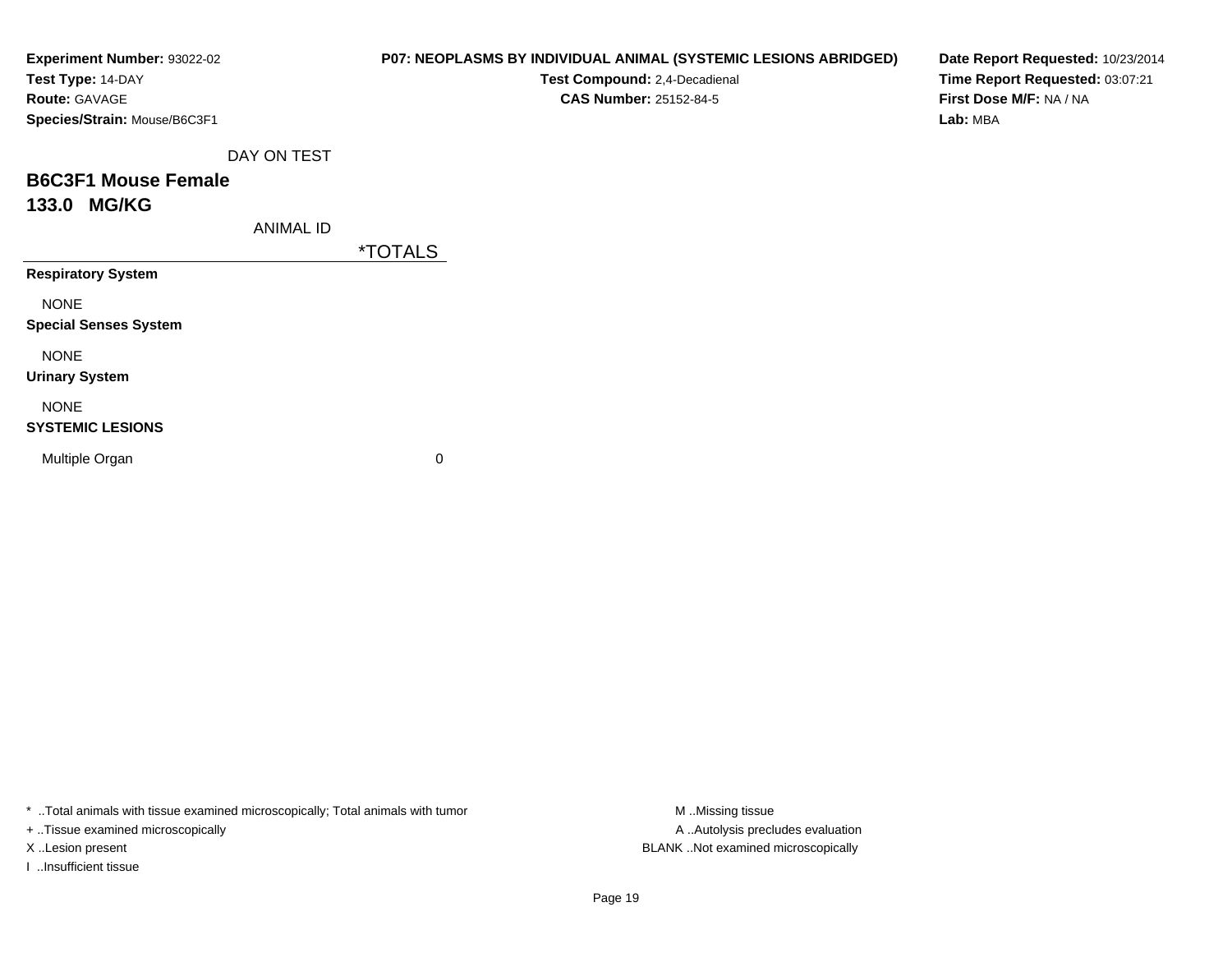**Test Type:** 14-DAY

**Route:** GAVAGE

**Species/Strain:** Mouse/B6C3F1

**Test Compound:** 2,4-Decadienal **CAS Number:** 25152-84-5

**Date Report Requested:** 10/23/2014**Time Report Requested:** 03:07:21**First Dose M/F:** NA / NA**Lab:** MBA

|                                                      | DAY ON TEST      | 0<br>0                | 0<br>0                                       | 0<br>0                | 0<br>0                          | 0<br>0                |                       |
|------------------------------------------------------|------------------|-----------------------|----------------------------------------------|-----------------------|---------------------------------|-----------------------|-----------------------|
| <b>B6C3F1 Mouse Female</b><br>400.0 MG/KG            |                  | 1<br>$\overline{7}$   | 1<br>$\overline{7}$                          | 1<br>$\overline{7}$   | 1<br>$\overline{7}$             | 1<br>7                |                       |
|                                                      | <b>ANIMAL ID</b> | 0<br>0<br>0<br>4<br>6 | 0<br>$\mathbf 0$<br>0<br>4<br>$\overline{7}$ | 0<br>0<br>0<br>4<br>8 | $\mathbf 0$<br>0<br>0<br>4<br>9 | 0<br>0<br>0<br>5<br>0 | <i><b>*TOTALS</b></i> |
| <b>Alimentary System</b>                             |                  |                       |                                              |                       |                                 |                       |                       |
| Stomach, Forestomach<br><b>Cardiovascular System</b> |                  | $\ddot{}$             | $\ddot{}$                                    | $\ddot{}$             | $\pm$                           | $\ddot{}$             | 5                     |
| <b>NONE</b><br><b>Endocrine System</b>               |                  |                       |                                              |                       |                                 |                       |                       |
| <b>NONE</b><br><b>General Body System</b>            |                  |                       |                                              |                       |                                 |                       |                       |
| <b>NONE</b><br><b>Genital System</b>                 |                  |                       |                                              |                       |                                 |                       |                       |
| <b>NONE</b><br><b>Hematopoietic System</b>           |                  |                       |                                              |                       |                                 |                       |                       |
| <b>NONE</b><br><b>Integumentary System</b>           |                  |                       |                                              |                       |                                 |                       |                       |
| <b>NONE</b><br><b>Musculoskeletal System</b>         |                  |                       |                                              |                       |                                 |                       |                       |
| <b>NONE</b><br><b>Nervous System</b>                 |                  |                       |                                              |                       |                                 |                       |                       |
| <b>NONE</b>                                          |                  |                       |                                              |                       |                                 |                       |                       |

\* ..Total animals with tissue examined microscopically; Total animals with tumor **M** . Missing tissue M ..Missing tissue

+ ..Tissue examined microscopically

I ..Insufficient tissue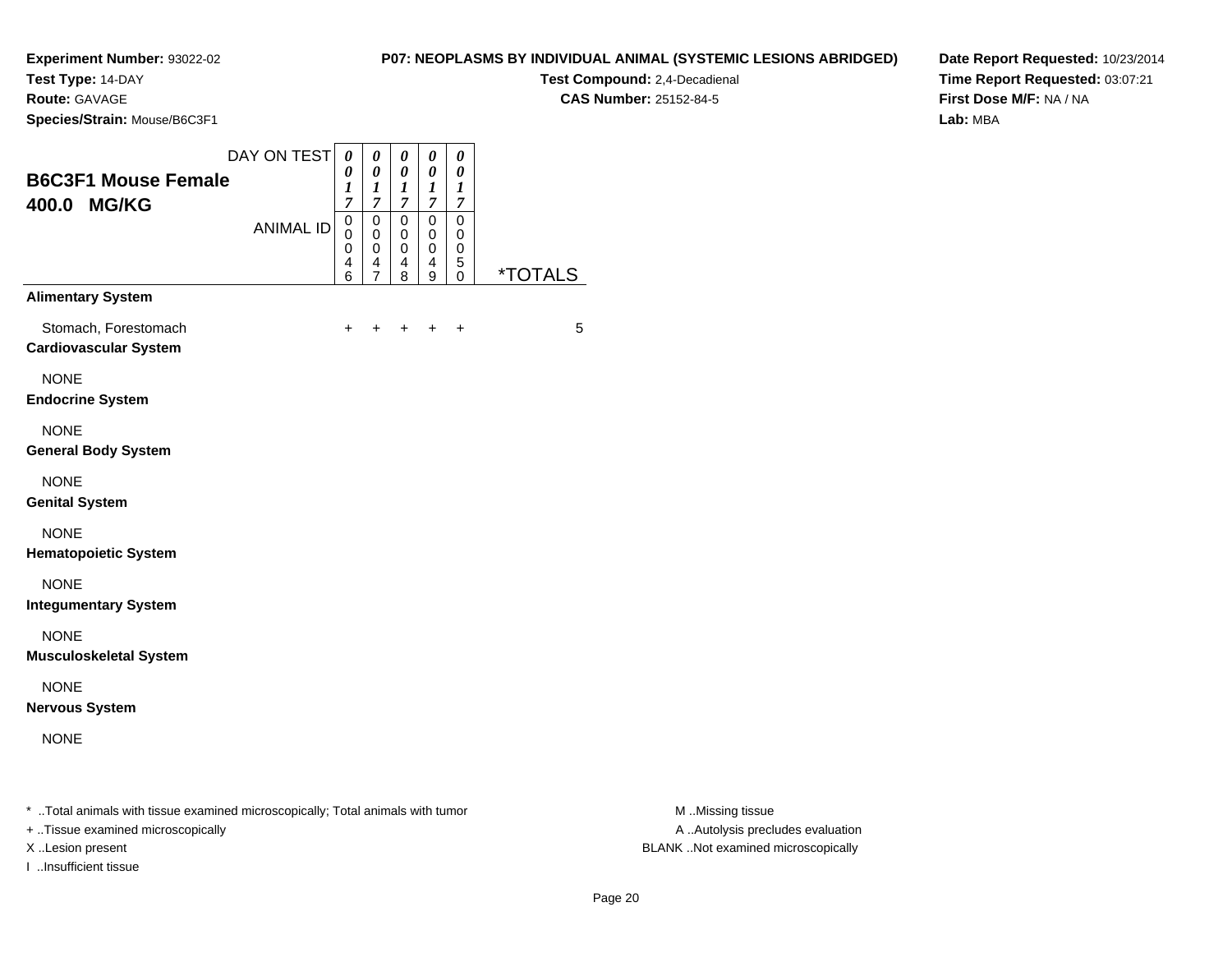**Test Type:** 14-DAY

**Route:** GAVAGE

**Species/Strain:** Mouse/B6C3F1

**Test Compound:** 2,4-Decadienal **CAS Number:** 25152-84-5

**Date Report Requested:** 10/23/2014**Time Report Requested:** 03:07:21**First Dose M/F:** NA / NA**Lab:** MBA

| <b>B6C3F1 Mouse Female</b><br>400.0<br><b>MG/KG</b> | DAY ON TEST<br><b>ANIMAL ID</b> | 0<br>0<br>1<br>$\overline{7}$<br>0<br>0<br>0<br>4<br>6 | 0<br>0<br>1<br>$\overline{7}$<br>0<br>$\pmb{0}$<br>$\boldsymbol{0}$<br>4<br>$\overline{7}$ | 0<br>0<br>1<br>$\overline{7}$<br>0<br>0<br>0<br>4<br>8 | 0<br>0<br>7<br>0<br>0<br>0<br>4<br>9 | 0<br>0<br>1<br>7<br>0<br>0<br>0<br>5<br>$\Omega$ | <i><b>*TOTALS</b></i> |
|-----------------------------------------------------|---------------------------------|--------------------------------------------------------|--------------------------------------------------------------------------------------------|--------------------------------------------------------|--------------------------------------|--------------------------------------------------|-----------------------|
| <b>Respiratory System</b>                           |                                 |                                                        |                                                                                            |                                                        |                                      |                                                  |                       |
| <b>NONE</b><br><b>Special Senses System</b>         |                                 |                                                        |                                                                                            |                                                        |                                      |                                                  |                       |
| <b>NONE</b><br><b>Urinary System</b>                |                                 |                                                        |                                                                                            |                                                        |                                      |                                                  |                       |
| <b>NONE</b><br><b>SYSTEMIC LESIONS</b>              |                                 |                                                        |                                                                                            |                                                        |                                      |                                                  |                       |
| Multiple Organ                                      |                                 |                                                        |                                                                                            |                                                        |                                      | $\ddot{}$                                        | 5                     |

\* ..Total animals with tissue examined microscopically; Total animals with tumor **M** . Missing tissue M ..Missing tissue

+ ..Tissue examined microscopically

I ..Insufficient tissue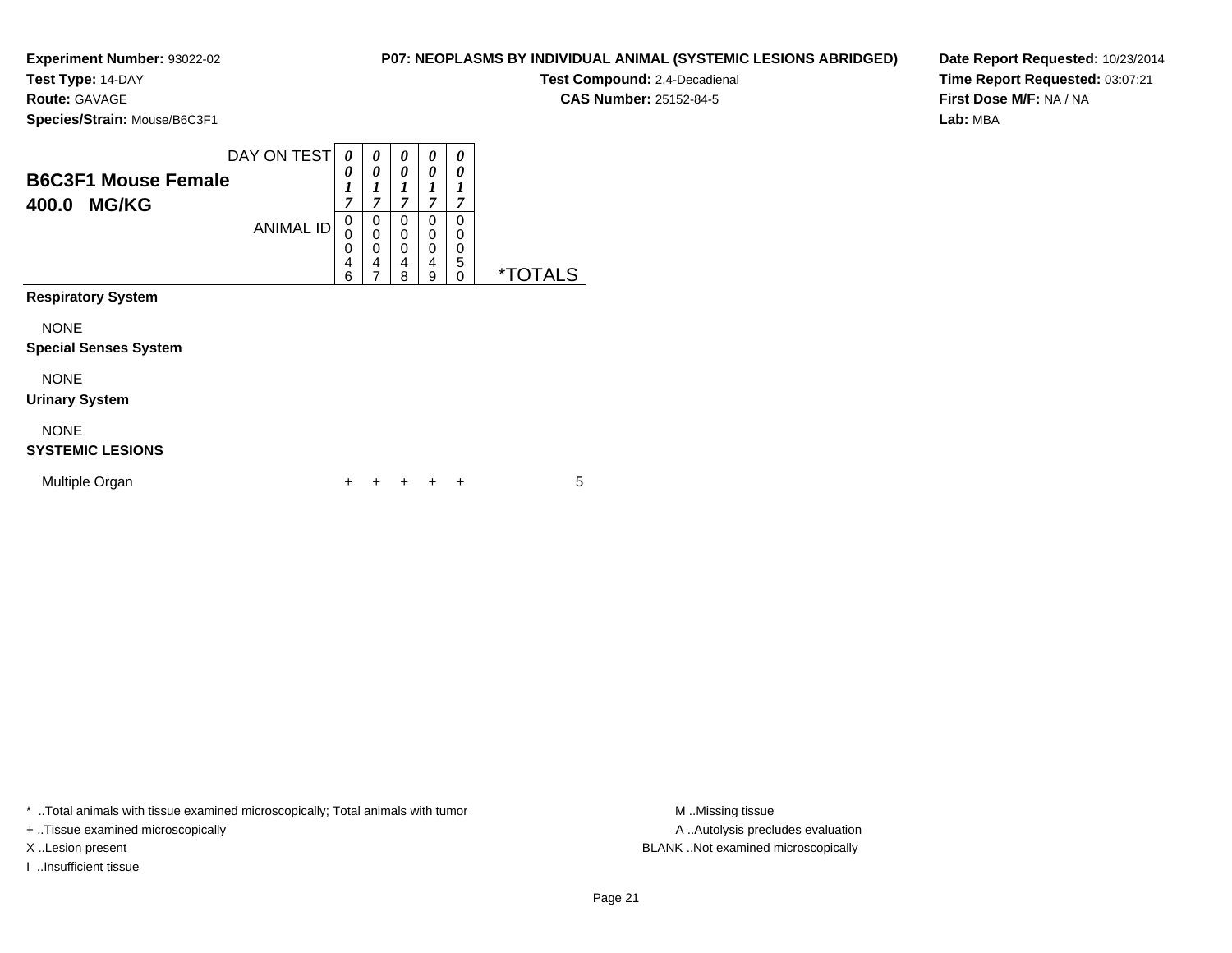**Test Type:** 14-DAY

**Route:** GAVAGE

**Species/Strain:** Mouse/B6C3F1

**Test Compound:** 2,4-Decadienal **CAS Number:** 25152-84-5

**Date Report Requested:** 10/23/2014**Time Report Requested:** 03:07:21**First Dose M/F:** NA / NA**Lab:** MBA

|                                                      | DAY ON TEST      | 0                             | 0                                         | 0                                         | 0              | 0                     |                       |
|------------------------------------------------------|------------------|-------------------------------|-------------------------------------------|-------------------------------------------|----------------|-----------------------|-----------------------|
| <b>B6C3F1 Mouse Female</b>                           |                  | 0<br>$\boldsymbol{l}$         | $\boldsymbol{\theta}$<br>$\boldsymbol{l}$ | $\boldsymbol{\theta}$<br>$\boldsymbol{l}$ | 0<br>1         | 0<br>$\boldsymbol{l}$ |                       |
| 1200.0 MG/KG                                         |                  | $\overline{7}$<br>$\mathbf 0$ | $\overline{7}$<br>$\mathbf 0$             | $\overline{7}$<br>0                       | 6<br>0         | 7<br>$\mathbf 0$      |                       |
|                                                      | <b>ANIMAL ID</b> | $\mathbf 0$                   | $\mathbf 0$                               | 0                                         | 0              | 0                     |                       |
|                                                      |                  | 0<br>5                        | 0<br>5                                    | 0<br>5                                    | 0<br>5         | 0<br>5                |                       |
| <b>Alimentary System</b>                             |                  | 1                             | $\bar{2}$                                 | $\overline{3}$                            | $\overline{4}$ | $\overline{5}$        | <i><b>*TOTALS</b></i> |
| Liver                                                |                  | +                             | ٠                                         | ÷                                         | +              | +                     | 5                     |
| Pancreas                                             |                  |                               |                                           |                                           | $\ddot{}$      |                       | 1                     |
| Stomach, Forestomach<br><b>Cardiovascular System</b> |                  | $\ddot{}$                     | $\ddot{}$                                 | $+$                                       | $+$            | $\ddot{}$             | 5                     |
| <b>NONE</b>                                          |                  |                               |                                           |                                           |                |                       |                       |
| <b>Endocrine System</b>                              |                  |                               |                                           |                                           |                |                       |                       |
| <b>NONE</b>                                          |                  |                               |                                           |                                           |                |                       |                       |
| <b>General Body System</b>                           |                  |                               |                                           |                                           |                |                       |                       |
| <b>NONE</b>                                          |                  |                               |                                           |                                           |                |                       |                       |
| <b>Genital System</b>                                |                  |                               |                                           |                                           |                |                       |                       |
| <b>NONE</b>                                          |                  |                               |                                           |                                           |                |                       |                       |
| <b>Hematopoietic System</b>                          |                  |                               |                                           |                                           |                |                       |                       |
| Spleen                                               |                  |                               | $\ddot{}$                                 |                                           | +              |                       | $\overline{2}$        |
| <b>Integumentary System</b>                          |                  |                               |                                           |                                           |                |                       |                       |
| <b>NONE</b>                                          |                  |                               |                                           |                                           |                |                       |                       |
| <b>Musculoskeletal System</b>                        |                  |                               |                                           |                                           |                |                       |                       |
| <b>NONE</b>                                          |                  |                               |                                           |                                           |                |                       |                       |
|                                                      |                  |                               |                                           |                                           |                |                       |                       |
|                                                      |                  |                               |                                           |                                           |                |                       |                       |
|                                                      | $\cdot$ $\cdot$  |                               |                                           |                                           |                |                       |                       |

\* ..Total animals with tissue examined microscopically; Total animals with tumor **M** ...Missing tissue M ...Missing tissue

+ ..Tissue examined microscopically

I ..Insufficient tissue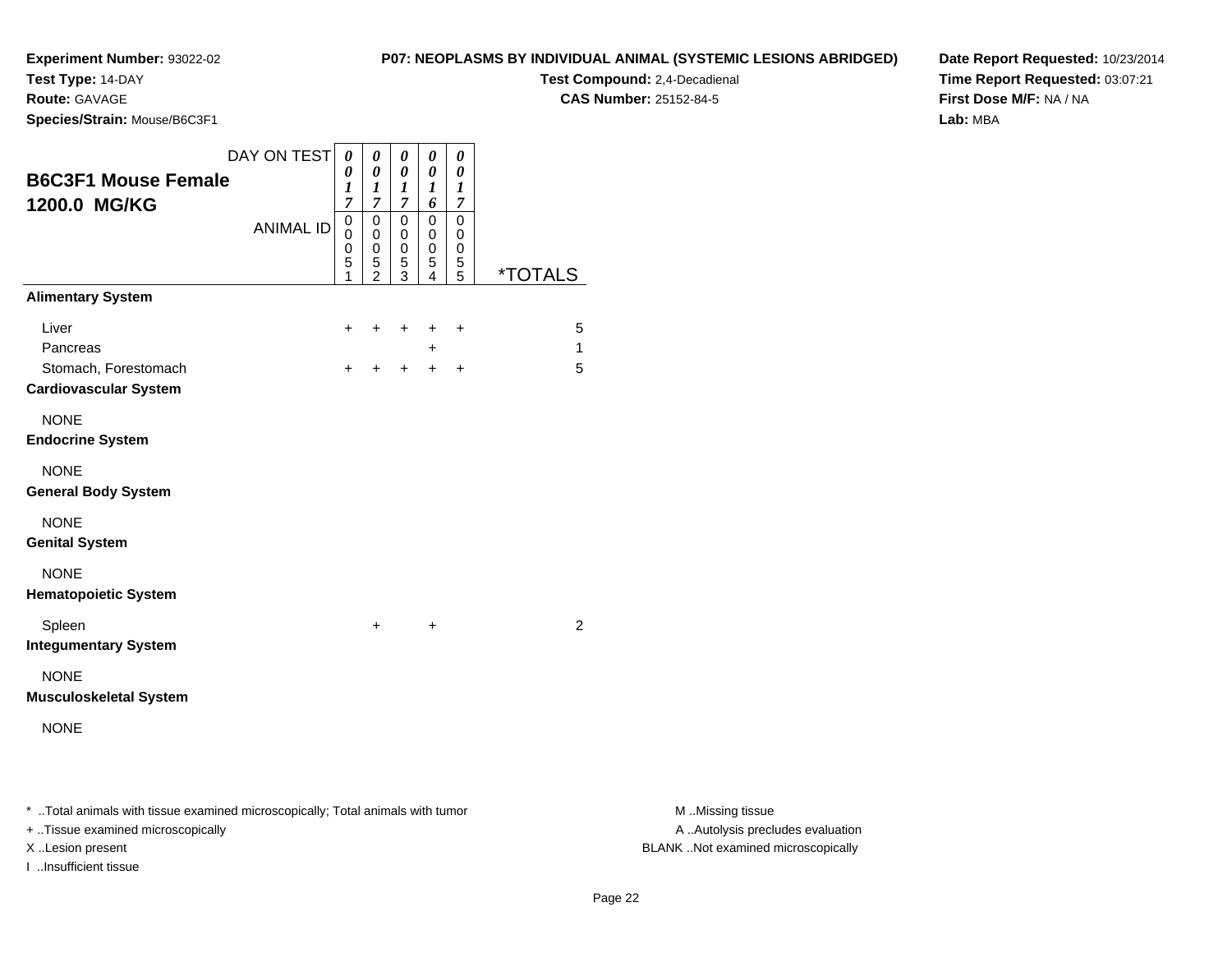**Test Type:** 14-DAY

**Route:** GAVAGE

**Species/Strain:** Mouse/B6C3F1

|  | P07: NEOPLASMS BY INDIVIDUAL ANIMAL (SYSTEMIC LESIONS ABRIDGED) |
|--|-----------------------------------------------------------------|
|--|-----------------------------------------------------------------|

**Test Compound:** 2,4-Decadienal **CAS Number:** 25152-84-5

**Date Report Requested:** 10/23/2014**Time Report Requested:** 03:07:21**First Dose M/F:** NA / NA**Lab:** MBA

| <b>B6C3F1 Mouse Female</b><br>1200.0 MG/KG  | DAY ON TEST<br><b>ANIMAL ID</b> | 0<br>0<br>$\boldsymbol{l}$<br>$\overline{7}$<br>0<br>0<br>0<br>5 | 0<br>0<br>$\boldsymbol{l}$<br>$\overline{7}$<br>0<br>$\mathbf 0$<br>$\mathbf 0$<br>5 | 0<br>0<br>1<br>$\overline{7}$<br>0<br>$\mathbf 0$<br>$\mathbf 0$<br>5 | 0<br>0<br>1<br>6<br>0<br>0<br>0<br>5 | 0<br>0<br>1<br>7<br>$\mathbf{0}$<br>0<br>0<br>5 |                       |
|---------------------------------------------|---------------------------------|------------------------------------------------------------------|--------------------------------------------------------------------------------------|-----------------------------------------------------------------------|--------------------------------------|-------------------------------------------------|-----------------------|
| <b>Nervous System</b>                       |                                 | 1                                                                | $\overline{2}$                                                                       | 3                                                                     | 4                                    | 5                                               | <i><b>*TOTALS</b></i> |
| <b>NONE</b><br><b>Respiratory System</b>    |                                 |                                                                  |                                                                                      |                                                                       |                                      |                                                 |                       |
| <b>NONE</b><br><b>Special Senses System</b> |                                 |                                                                  |                                                                                      |                                                                       |                                      |                                                 |                       |
| <b>NONE</b><br><b>Urinary System</b>        |                                 |                                                                  |                                                                                      |                                                                       |                                      |                                                 |                       |
| Kidney<br><b>SYSTEMIC LESIONS</b>           |                                 | $\ddot{}$                                                        | $\ddot{}$                                                                            | $\div$                                                                | $\div$                               | $\ddot{}$                                       | 5                     |
| Multiple Organ                              |                                 |                                                                  |                                                                                      |                                                                       |                                      | +                                               | 5                     |

\* ..Total animals with tissue examined microscopically; Total animals with tumor **M** ..Missing tissue M ..Missing tissue

+ ..Tissue examined microscopically

I ..Insufficient tissue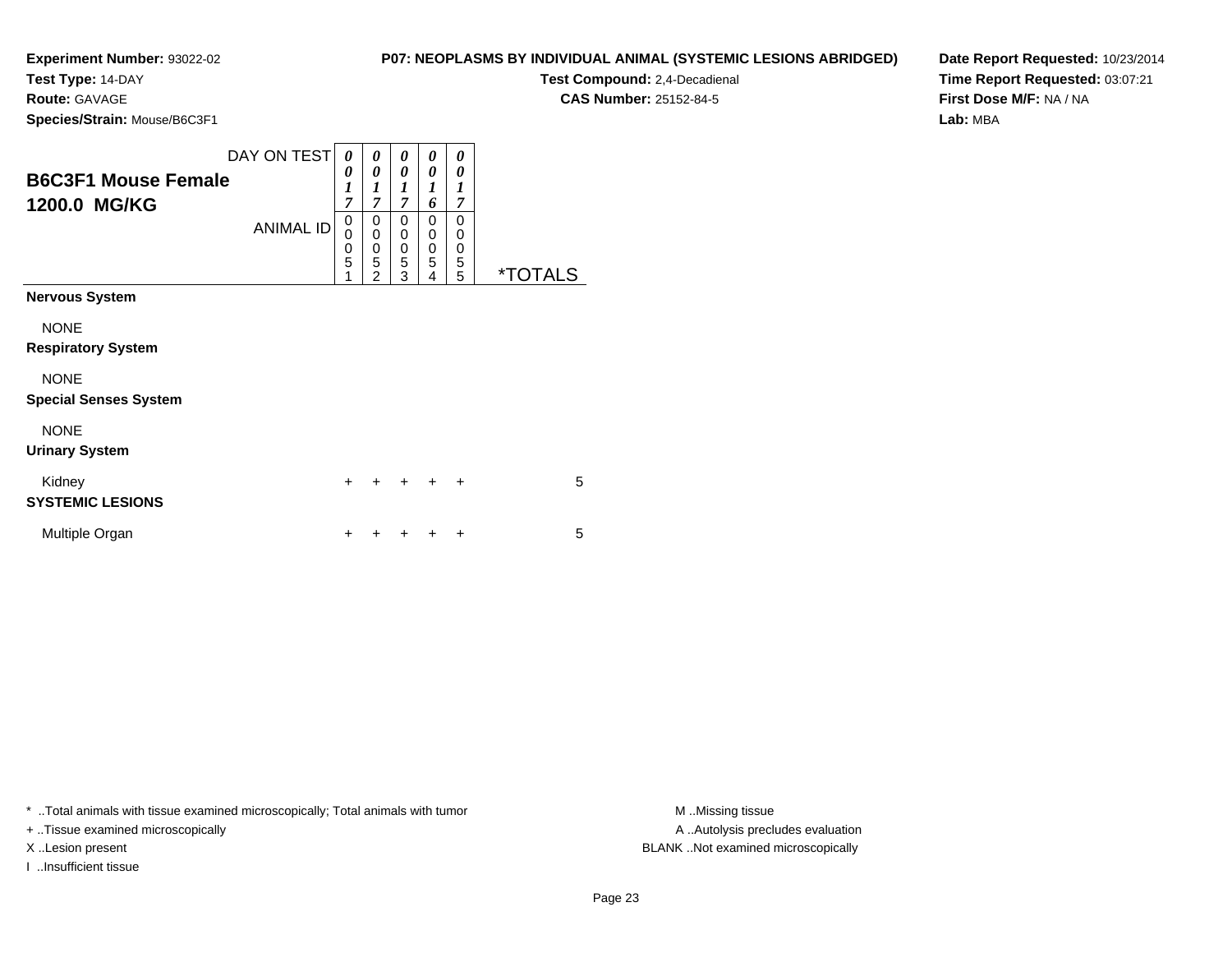**Test Type:** 14-DAY

**Route:** GAVAGE

**Species/Strain:** Mouse/B6C3F1

**Test Compound:** 2,4-Decadienal

**CAS Number:** 25152-84-5

**Date Report Requested:** 10/23/2014**Time Report Requested:** 03:07:21**First Dose M/F:** NA / NA**Lab:** MBA

|                               | DAY ON TEST      | 0         | 0                   | 0                                       | 0         | 0         |                       |
|-------------------------------|------------------|-----------|---------------------|-----------------------------------------|-----------|-----------|-----------------------|
| <b>B6C3F1 Mouse Female</b>    |                  | 0<br>0    | 0<br>0              | $\boldsymbol{\theta}$<br>$\pmb{\theta}$ | 0<br>0    | 0<br>0    |                       |
| 3600.0 MG/KG                  |                  | 3         | 3                   | 9                                       | 8         | 3         |                       |
|                               | <b>ANIMAL ID</b> | 0<br>0    | 0<br>0              | 0<br>0                                  | 0<br>0    | 0<br>0    |                       |
|                               |                  | 0<br>5    | 0                   | 0<br>5                                  | 0<br>5    | 0<br>6    |                       |
|                               |                  | 6         | 5<br>$\overline{7}$ | 8                                       | 9         | 0         | <i><b>*TOTALS</b></i> |
| <b>Alimentary System</b>      |                  |           |                     |                                         |           |           |                       |
| Gallbladder                   |                  |           |                     | +                                       |           |           | 1                     |
| Liver                         |                  | $\div$    | $\ddot{}$           | $+$                                     | $\div$    | $\ddot{}$ | 5                     |
| Pancreas                      |                  |           |                     | $\ddot{}$                               | $\ddot{}$ |           | 2                     |
| Stomach, Forestomach          |                  | $\ddot{}$ | ÷                   | $\ddot{}$                               | $+$       | $\ddot{}$ | 5                     |
| <b>Cardiovascular System</b>  |                  |           |                     |                                         |           |           |                       |
| <b>NONE</b>                   |                  |           |                     |                                         |           |           |                       |
| <b>Endocrine System</b>       |                  |           |                     |                                         |           |           |                       |
| <b>NONE</b>                   |                  |           |                     |                                         |           |           |                       |
| <b>General Body System</b>    |                  |           |                     |                                         |           |           |                       |
| <b>NONE</b>                   |                  |           |                     |                                         |           |           |                       |
| <b>Genital System</b>         |                  |           |                     |                                         |           |           |                       |
| Ovary                         |                  |           |                     | $\ddot{}$                               |           |           | $\mathbf{1}$          |
| <b>Hematopoietic System</b>   |                  |           |                     |                                         |           |           |                       |
| Spleen                        |                  |           |                     | M                                       | +         |           | 1                     |
| <b>Integumentary System</b>   |                  |           |                     |                                         |           |           |                       |
| <b>NONE</b>                   |                  |           |                     |                                         |           |           |                       |
| <b>Musculoskeletal System</b> |                  |           |                     |                                         |           |           |                       |

\* ..Total animals with tissue examined microscopically; Total animals with tumor **M** . Missing tissue M ..Missing tissue

+ ..Tissue examined microscopically

I ..Insufficient tissue